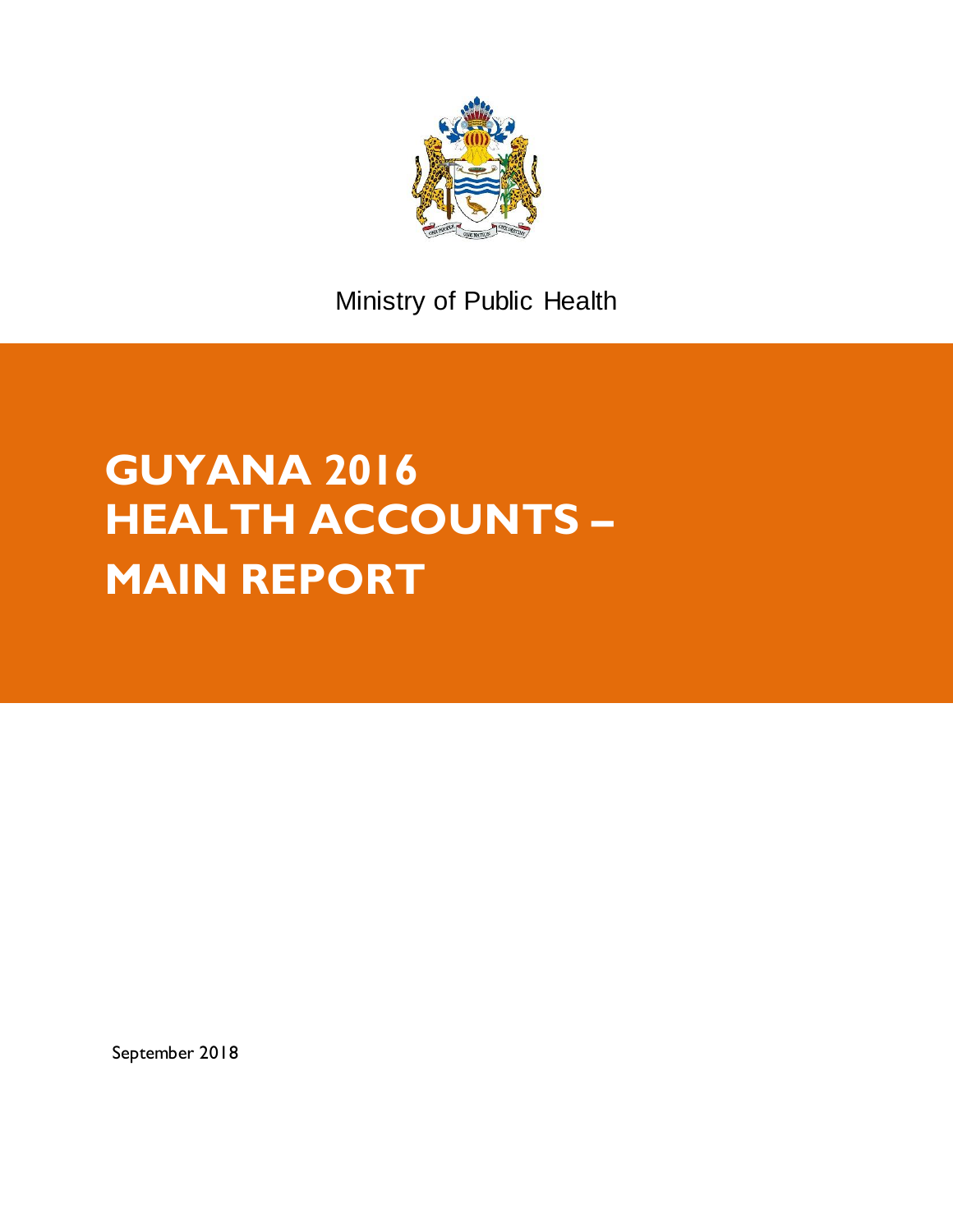**Recommended Citation:** Guyana Ministry of Public Health. September 2018. *Guyana 2016 Health Accounts Main Report.* Georgetown, Guyana.

Program management and support and funding for this health accounts estimation were provided by the United States Agency for International Development (USAID) through Health Finance & Governance (HFG) project, implemented by Abt Associates Inc. under cooperative agreement -AID-OAA-A-12-00080. This publication was produced for review by the United States Agency for International Development. It was prepared by Sarah Insanally and Rachel Rosen for the Health Finance and Governance Project.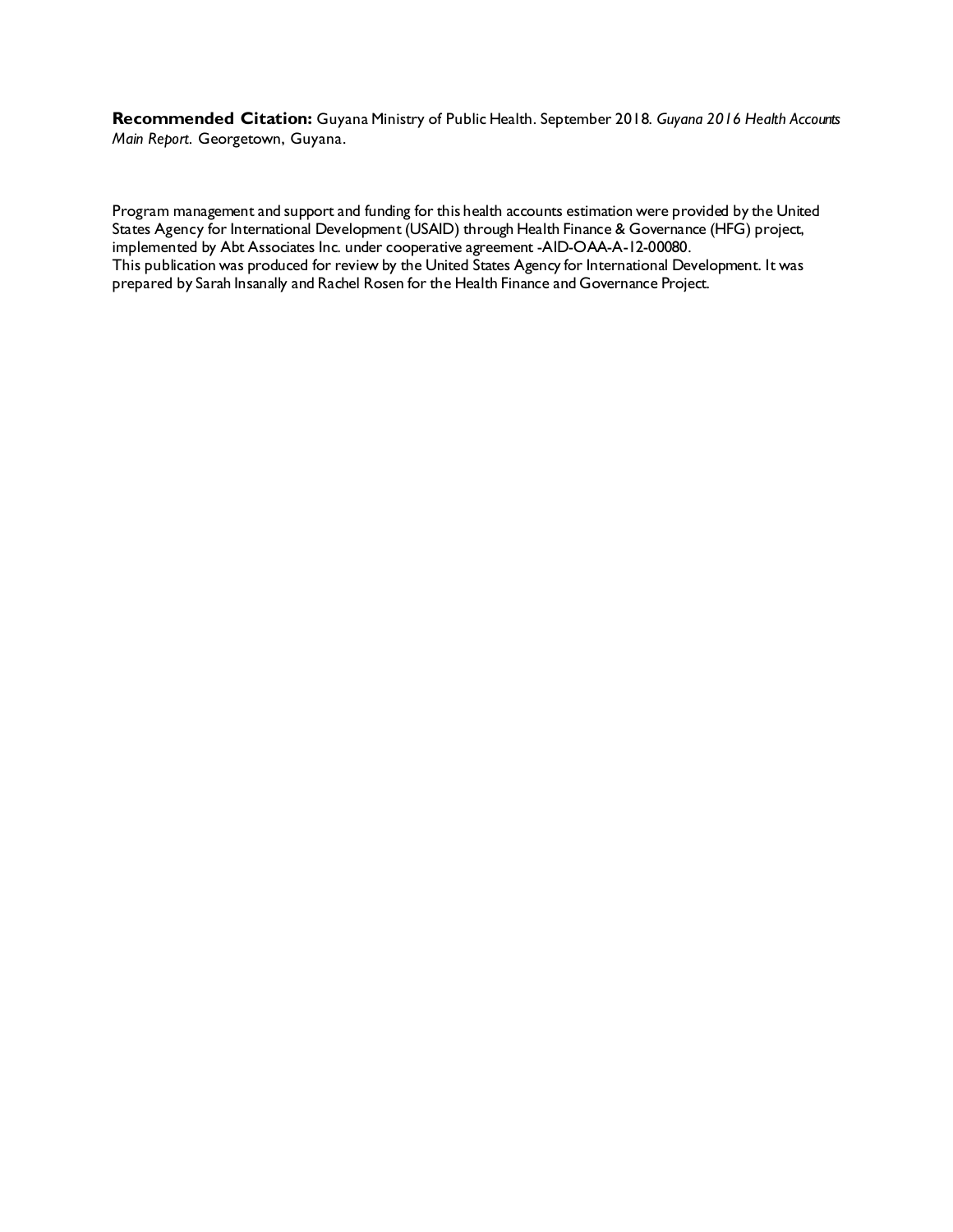

# GUYANA 2016 HEALTH ACCOUNTS – MAIN REPORT







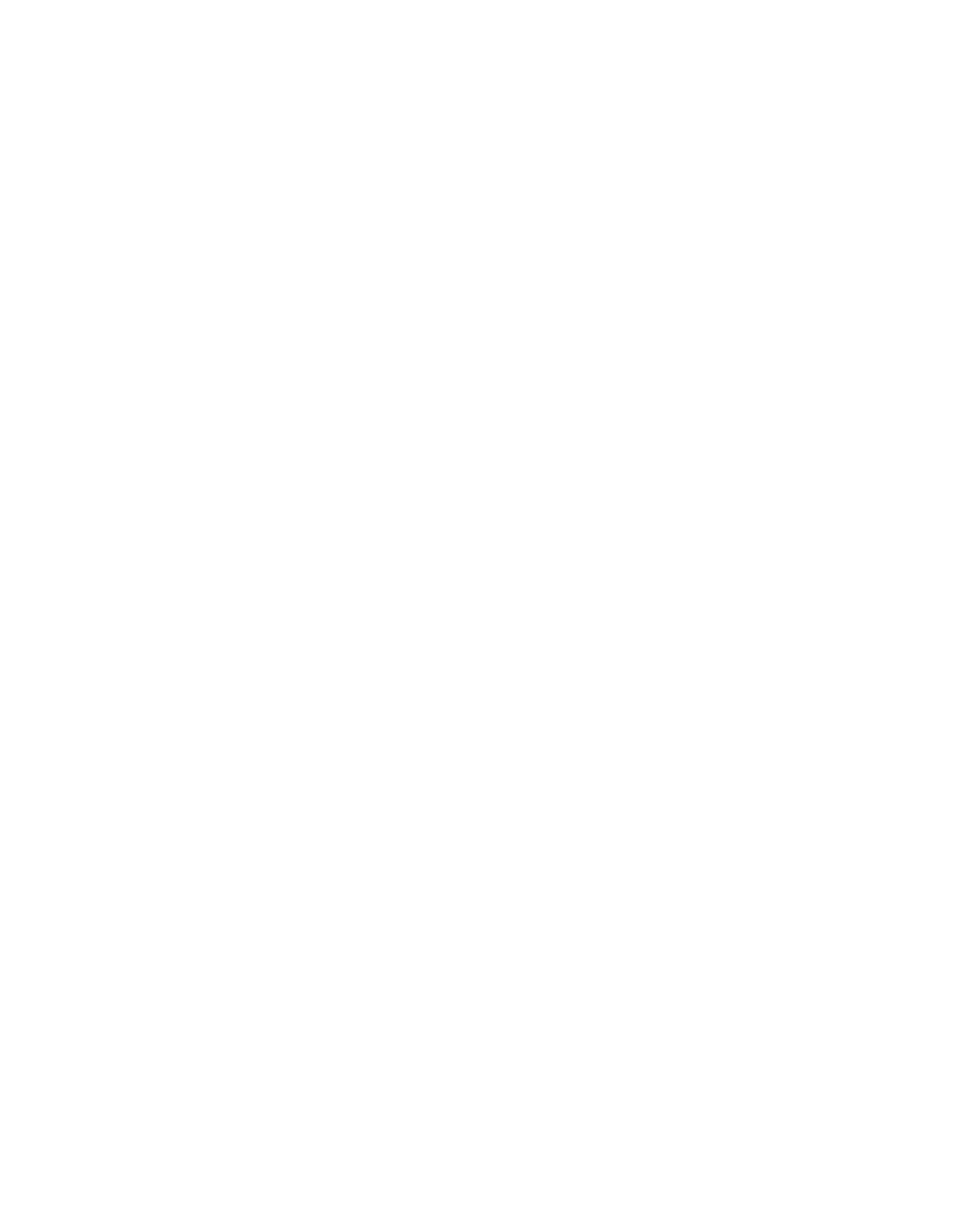# **CONTENTS**

| Ι. |                                                                       |                                                                                                                                               |  |  |
|----|-----------------------------------------------------------------------|-----------------------------------------------------------------------------------------------------------------------------------------------|--|--|
|    | IJ<br>1.2<br>1.3<br>$\mathsf{I}$ .4<br>1.5<br>1.6<br>1.7 <sub>1</sub> |                                                                                                                                               |  |  |
| 2. |                                                                       |                                                                                                                                               |  |  |
|    | 2.1<br>2.2<br>2.3                                                     |                                                                                                                                               |  |  |
| 3. |                                                                       |                                                                                                                                               |  |  |
|    | 3.1<br>3.2<br>3.3                                                     | Assess the efficiency and sustainability of domestic health financing22<br>Strengthen financial and programmatic commitment to HIV prevention |  |  |
|    | 3.4<br>3.5                                                            | Strengthen the Health Information Management System (HIMS)25<br>Institutionalize Health Accounts to ensure timely and regular data for        |  |  |
|    |                                                                       | Annex A: Key Health Indicators for Guyana and Comparator Countries  27                                                                        |  |  |

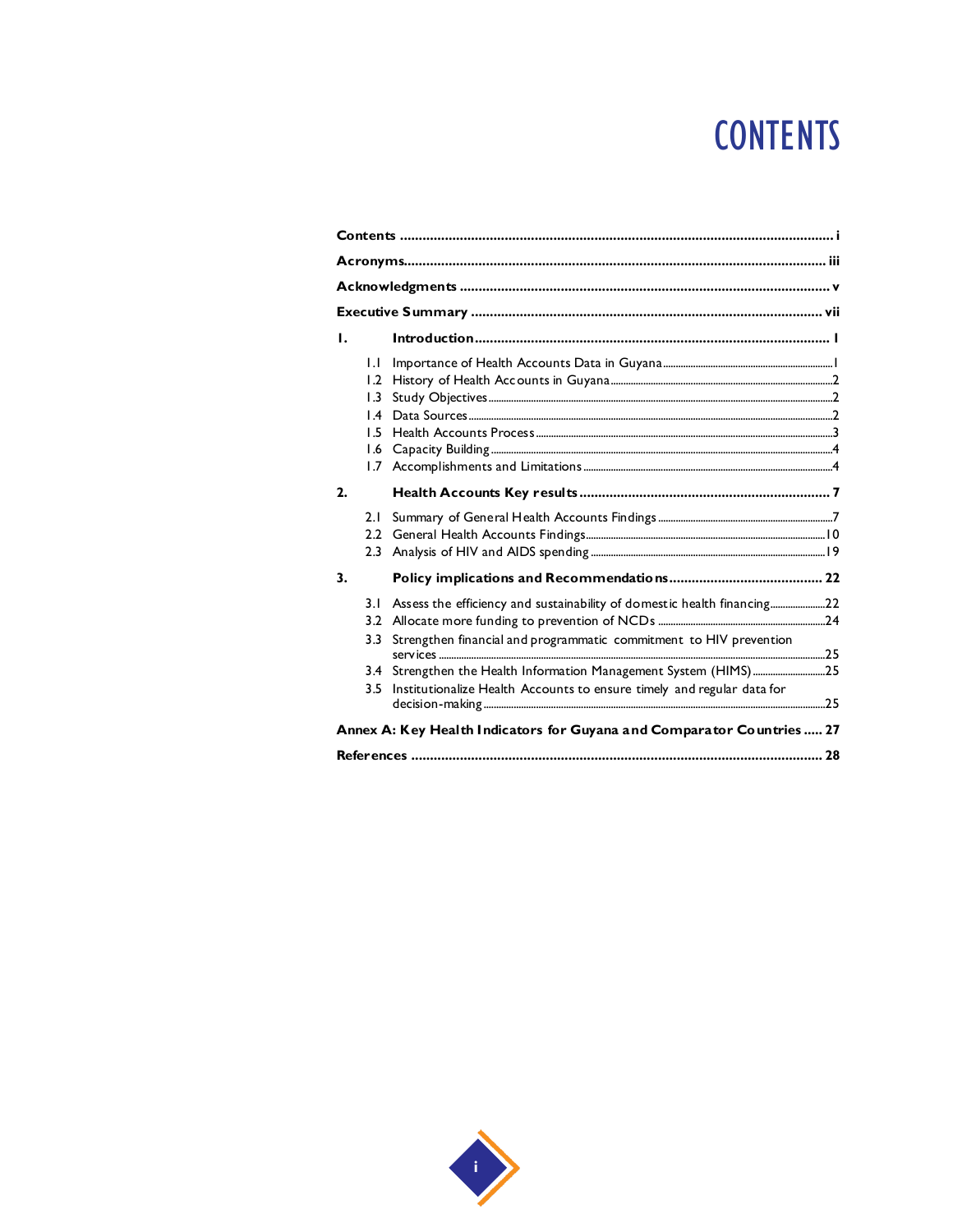#### List of Tables

[Table 1: Primary data sources for Health Accounts 2016......................................................................3](#page-16-0)

## List of Figures

| Figure 1: Regional Comparison of Source of Total Health Expenditure (THE) 10 |  |
|------------------------------------------------------------------------------|--|
|                                                                              |  |
|                                                                              |  |
|                                                                              |  |
|                                                                              |  |
|                                                                              |  |
|                                                                              |  |
|                                                                              |  |
| Figure 9: Household OOP Health Spending by Health Condition/Disease  15      |  |
|                                                                              |  |
|                                                                              |  |
|                                                                              |  |
|                                                                              |  |
|                                                                              |  |
| Figure 15: HIV and AIDS Current Health Spending by Source of Financing  19   |  |
|                                                                              |  |
|                                                                              |  |
|                                                                              |  |
|                                                                              |  |

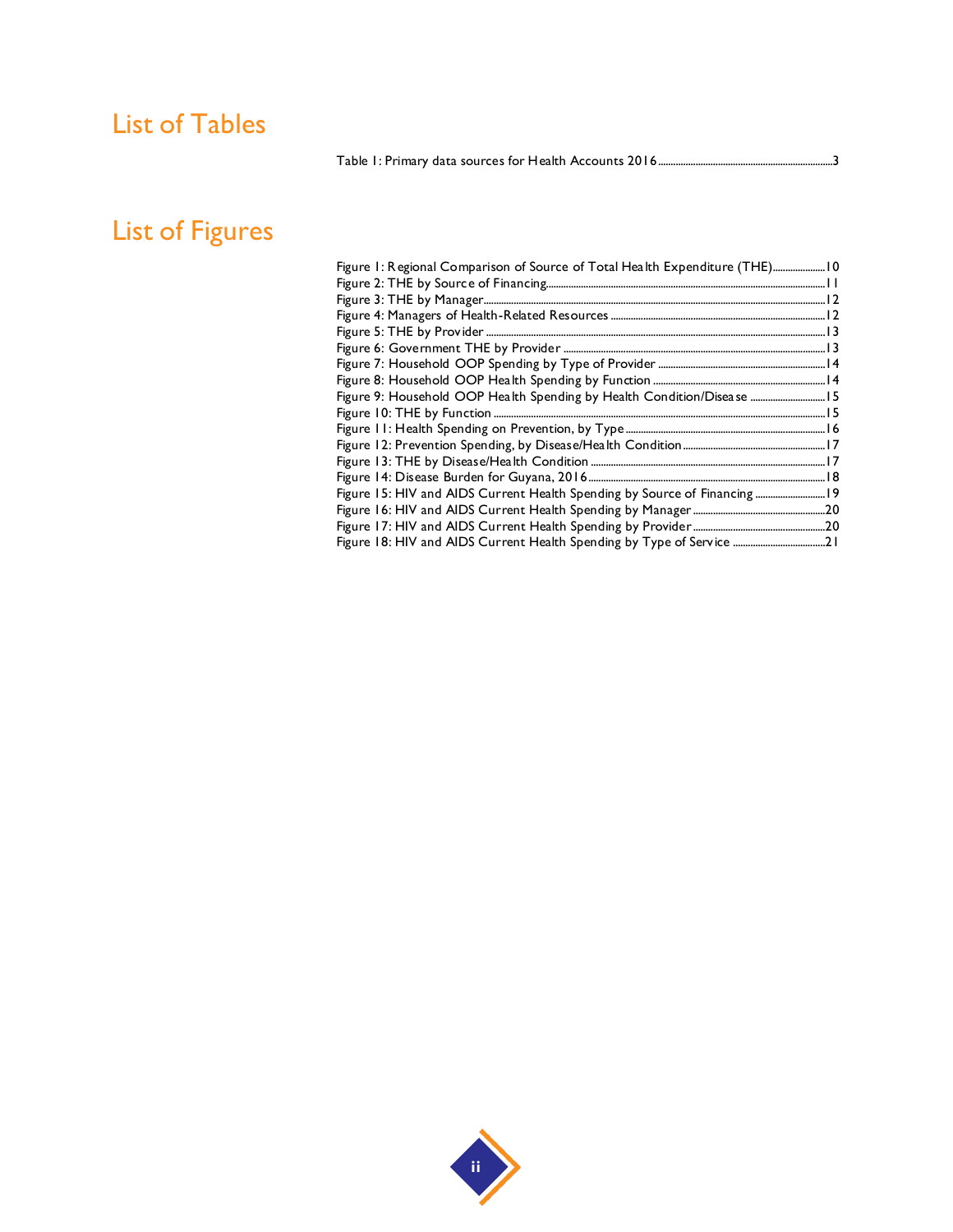## ACRONYMS

| <b>AIDS</b>     | Acquired immunodeficiency syndrome                 |
|-----------------|----------------------------------------------------|
| <b>ART</b>      | Antiretroviral therapy                             |
| <b>CSO</b>      | Civil society organization                         |
| <b>DALY</b>     | Disability-adjusted life year                      |
| <b>GDP</b>      | Gross domestic product                             |
| <b>HA</b>       | <b>Health Accounts</b>                             |
| <b>HFG</b>      | <b>Health Finance and Governance</b>               |
| <b>HIMS</b>     | Health information management system               |
| <b>HIV</b>      | Human immunodeficiency virus                       |
| <b>IHME</b>     | Institute for Health Metrics and Evaluation        |
| <b>MOPH</b>     | Ministry of Public Health                          |
| <b>NCD</b>      | Non-communicable disease                           |
| <b>NGO</b>      | Nongovernmental organization                       |
| <b>NIS</b>      | National Insurance Scheme                          |
| G\$             | Guyana dollar                                      |
| <b>OOP</b>      | Out-of-pocket                                      |
| <b>PAHO/WHO</b> | Pan American Health Organization                   |
| <b>PEPFAR</b>   | President's Emergency Plan for AIDS Relief         |
| <b>PrEP</b>     | Pre-exposure prophylaxis                           |
| <b>SDG</b>      | Sustainable Development Goal                       |
| <b>SHA</b>      | System of Health Accounts                          |
| <b>STD</b>      | Sexually transmitted disease                       |
| TB              | <b>Tuberculosis</b>                                |
| THE             | Total health expenditure                           |
| <b>UHC</b>      | Universal health coverage                          |
| <b>UNAIDS</b>   | Joint United Nations Program on HIV and AIDS       |
| <b>USAID</b>    | United States Agency for International Development |
| US\$            | <b>United States dollar</b>                        |
| <b>WHO</b>      | World Health Organization                          |

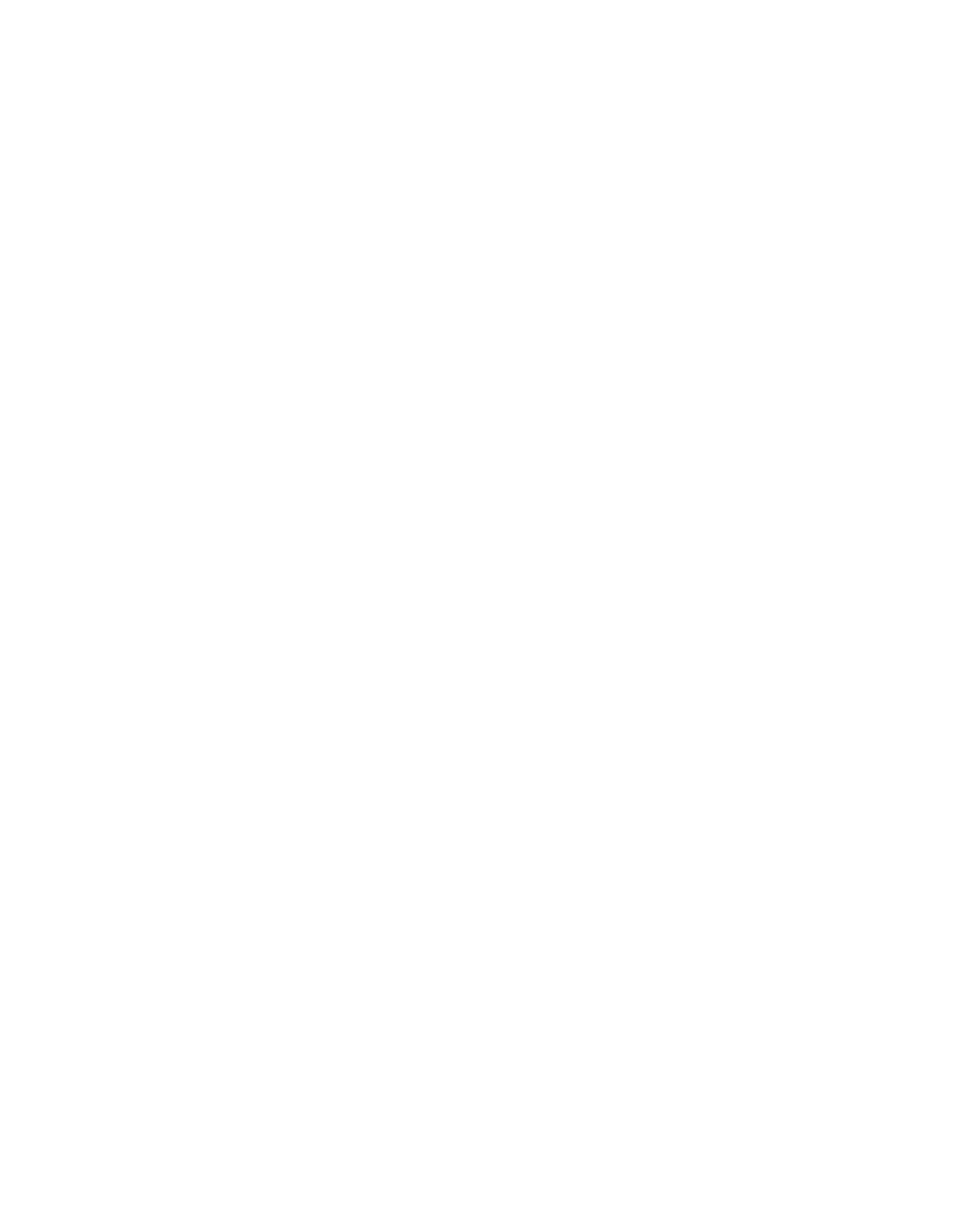# ACKNOWLEDGMENTS

The Ministry of Public Health (MOPH) thanks all those who contributed to this health accounts estimation for Guyana. The MOPH thanks participants of the launch and dissemination events, who provided key input and feedback, as well as all those institutions and households who provided essential information for the estimation through survey responses. The MOPH also thanks its team of data collectors who collected data from employers, insurance companies and non-governmental organizations. The MOPH is grateful to the Ministry of Finance, the Bureau of Statistics and the National Insurance Scheme for contributing their time and efforts to the collection of data and technical oversight. The MOPH thanks the steering committee members and technical team that worked on the exercise.

The MOPH is grateful to the United States for the financial and technical support of the United States Agency for International Development (USAID) and to the Pan American Health Organization (PAHO/WHO) for its in-kind contributions and engagement in this effort. Technical assistance for the health accounts estimation was provided through the USAID-funded Health Finance and Governance (HFG) project by Abt Associates. Contributors include Rachel Rosen, Sarah Insanally, Tesfaye Dereje and Lisa Tarantino.

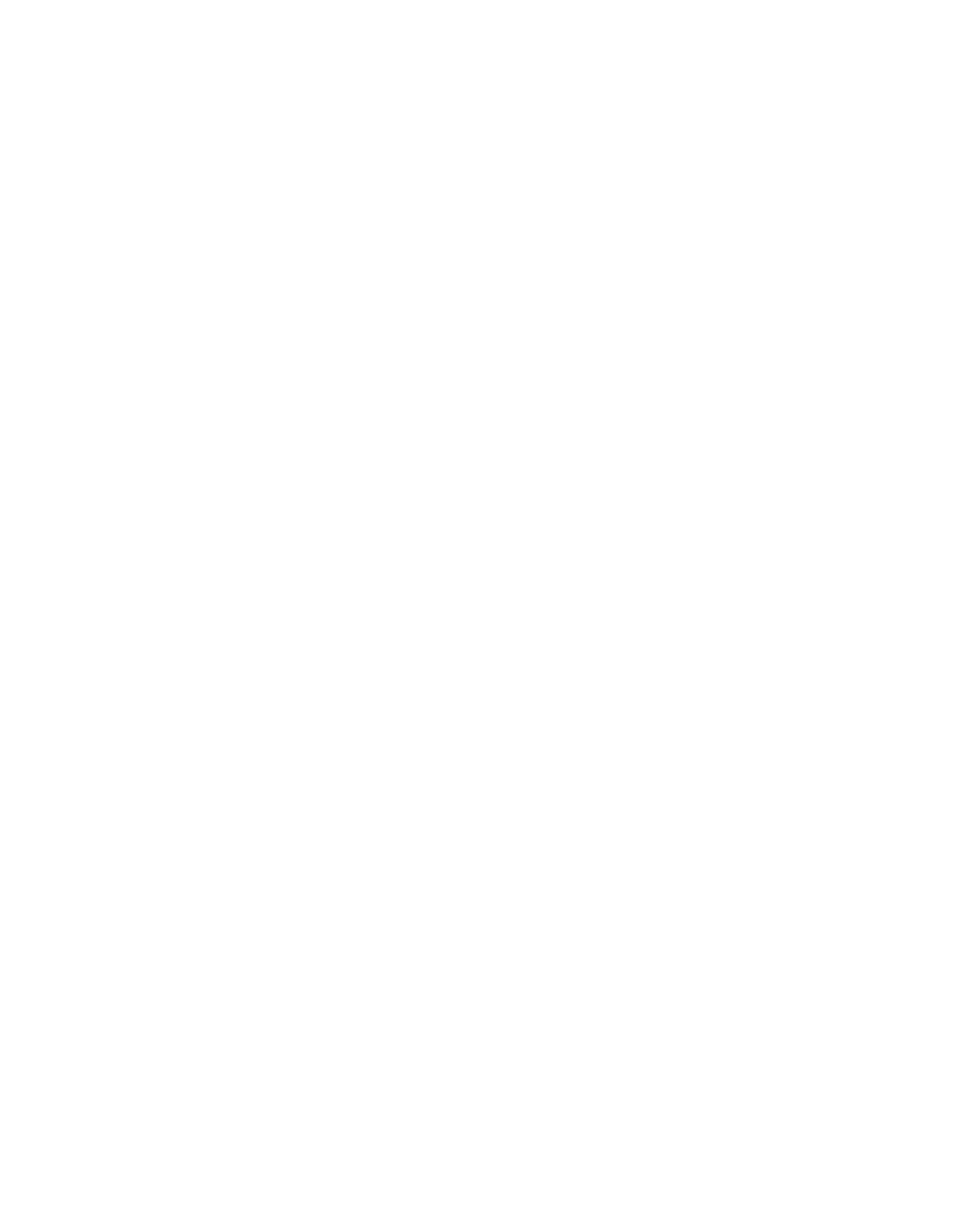# EXECUTIVE SUMMARY

#### **Overview**

Health spending data is a critical input into monitoring the progress of Guyana's commitment to achieving universal health coverage (UHC) and the Sustainable Development Goals (SDGs). The Guyana Ministry of Public Health (MOPH), with the support of the United States Agency for International Development's (USAID)-funded Health Finance and Governance Project (HFG), and in collaboration with the Pan American Health Organization (PAHO/WHO), conducted its first Health Accounts exercise covering the fiscal year 2016 (January 1 - December 31, 2016).

Using the System of Health Accounts 2011 (SHA 2011) framework, the Health Accounts captures health spending from all sources within an economy: the government, nongovernmental organizations (NGOs), donors, private employers, insurance companies and households. The analysis presents a breakdown of spending into the standard classifications defined by the SHA 2011 framework: sources of financing, financing schemes, type of provider, type of activity, and disease/health condition. The 2016 Health Accounts Statistical Report provides supplementary information on the SHA 2011 framework and the methodology used in the 2016 Health Accounts exercise (Guyana Ministry of Public Health, 2018).This Main Report summarizes the results of the Health Accounts exercise and discusses the policy implications of the key findings.

The 2016 Health Accounts study (HA) in Guyana occurs at a time of significant change in the health financing landscape. The Government of Guyana has dramatically increased its investment in the health system and for HIV programming in particular, to offset declining donor funding. The MOPH continues to manage the transition from donor funding to full national ownership of the HIV response, even while facing rising demand and costs for health services due to an aging population, increasing incidence of non-communicable diseases (NCDs), and continuous threat of communicable diseases. To prevent the loss of health improvements, Guyana will need to focus on increasing domestic resource mobilization and improving the efficient use of available resources.

The completion of the HA estimation in Guyana is timely, as HA are designed to provide data to support decisions that ensure value for money and efficient and effective allocation of limited resources. The HA data provide the evidence base for planning and implementing interventions that meet the needs of the population. Understanding spending in areas such as the HIV response, can inform critical decisions on resource mobilization and sustainability. It is therefore important that the information generated by the HA meets standards of accuracy and completeness.

## Key findings

Total health expenditure (THE) in Guyana in 2016 amounted to G\$ 28,595,303,655 (US\$ 138,476,047), of which 99 percent was recurrent spending. Recurrent spending is the spending on health goods and services consumed within the year of the Health Accounts analysis. The balance of spending of 1 percent was for capital investment, which includes goods and services whose benefits are consumed over a period longer than one year. Health care-related items such as social care for people living with HIV totaled an additional G\$ 28,772,368, and pre-service training and research and development account for an additional G\$ 580,768,200; these amounts are not included in THE.

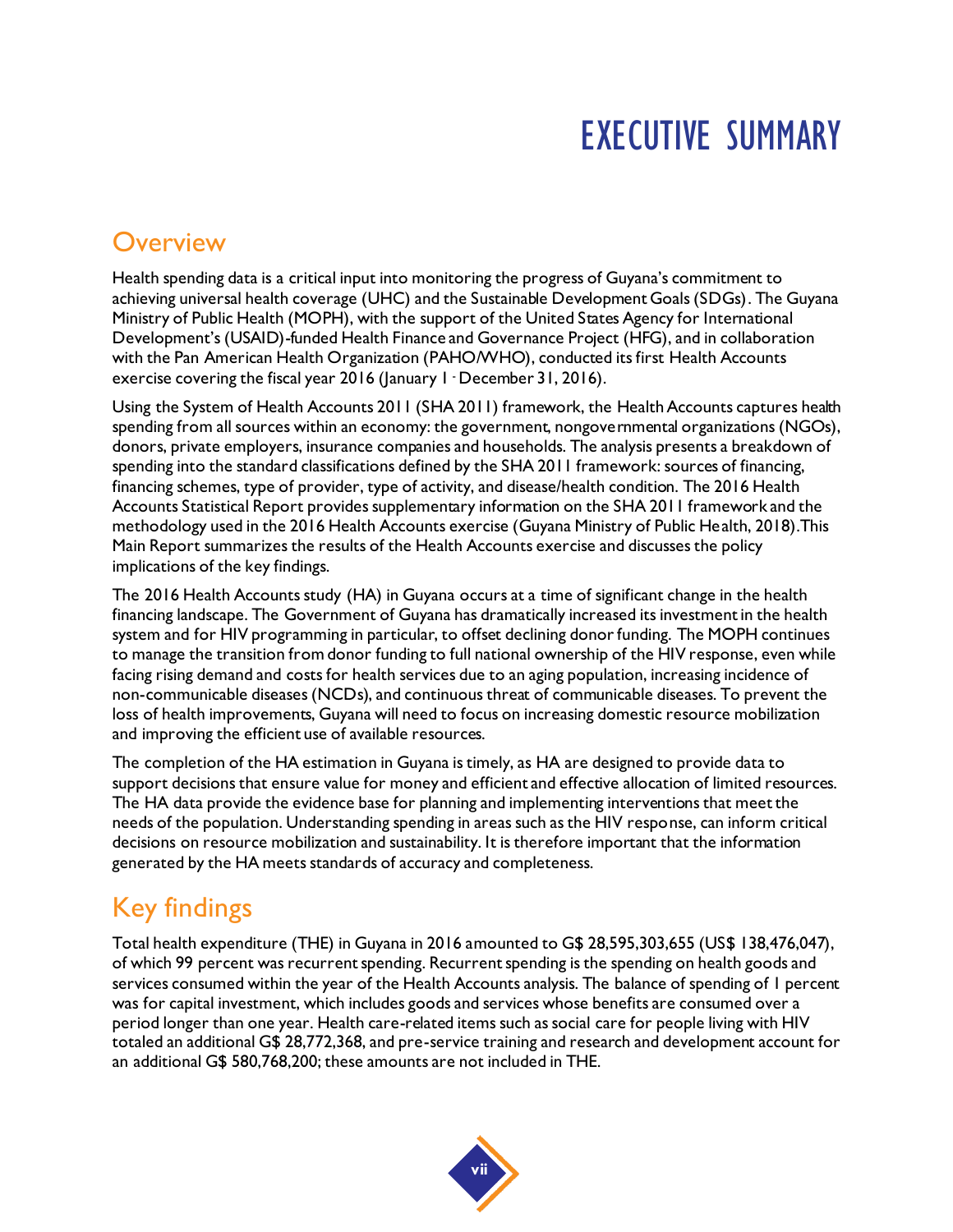**Who funds health care?** During the 2016 fiscal year, the Government of Guyana made the largest contribution to health spending, by spending 81 percent of THE (G\$ 23,041,055,030). The substantial government contribution to health spending comprised more than 10 percent of the government's total spending in the fiscal year and reflects the government's commitment to increase spending on health to advance universal health coverage.

The contributions of employers, households, and donors to THE amounted to 4 percent, 9 percent and 6 percent respectively. Relative to other countries in the region and in its income bracket, household spending on health is low, which is a good sign that Guyana is achieving financial protection for its population. In 2016 approximately 90 percent of household spending, or 8 percent of THE, was out-ofpocket (OOP) expenditure.

**Who manages health funds?** Overall, the government managed 82 percent of THE, of which 58 percent was managed by the central government and 24 percent by the regional government. Households (8 percent), donors (3 percent), the National Insurance Scheme (NIS) (2 percent), and nongovernmental organizations (NGOs), insurance companies and corporations (4 percent) managed the remainder.

**Where are funds spent?** 40 percent of health funds was spent at public hospitals and 7 percent in private hospitals and clinics. Spending at public primary care facilities (health posts and health centers) amounted to approximately 31 percent.

**On what goods and services?** The majority of funds (64 percent) was spent on curative care, while 19 percent was spent on preventive care. Administration and the purchase of medicines and medical goods accounted for 9 and 5 percent of THE, respectively.

**On which diseases?** Non-communicable diseases (NCDs) received the highest allocation of funds, at 34 percent of THE, followed by infectious and parasitic diseases (22 percent), injuries (13 percent) and reproductive health (12 percent). Health expenditures for HIV amounted to 8 percent of THE.

### Policy implications and recommendations

Based on the findings and policy implications of the 2016 Health Accounts exercise, the Health Accounts Technical Team makes the following recommendations:

- **Assess the efficiency and sustainability of domestic health financing, including by exploring the fiscal space for increasing health spending, improving allocative efficiency, increasing domestic resources for HIV and AIDs, and diversifying health financing mechanisms that pool risk across the population.** If Guyana is to achieve universal health coverage with financial risk protection and access to health care, the government will need to increase resources for health in a way that continues to minimize the financial burden households. Decisions on priority actions to improve the sustainability and availability of domestic resources for health should be supported by in-depth assessment of the efficiency of health spending, as opportunities for increased efficiency can free up resources within the health sector. A fiscal space analysis could be useful for determining how the government can create room within the national budget for additional spending on health. In the country's efforts to achieve UHC, the government should further evaluate and engage the private sector as a source of additional health financing.
- **Allocate more funding to prevention of NCDs.** Increasing preventive spending on NCDs would better support Guyana's commitment to reduce the burden of NCDs by scaling up health promotion and interventions to address modifiable risk factors. Because NCDs are the major cause of morbidity and mortality, improving the impact of prevention efforts will reduce the demand and costs of health services, in addition to improving the quality of life of the population.

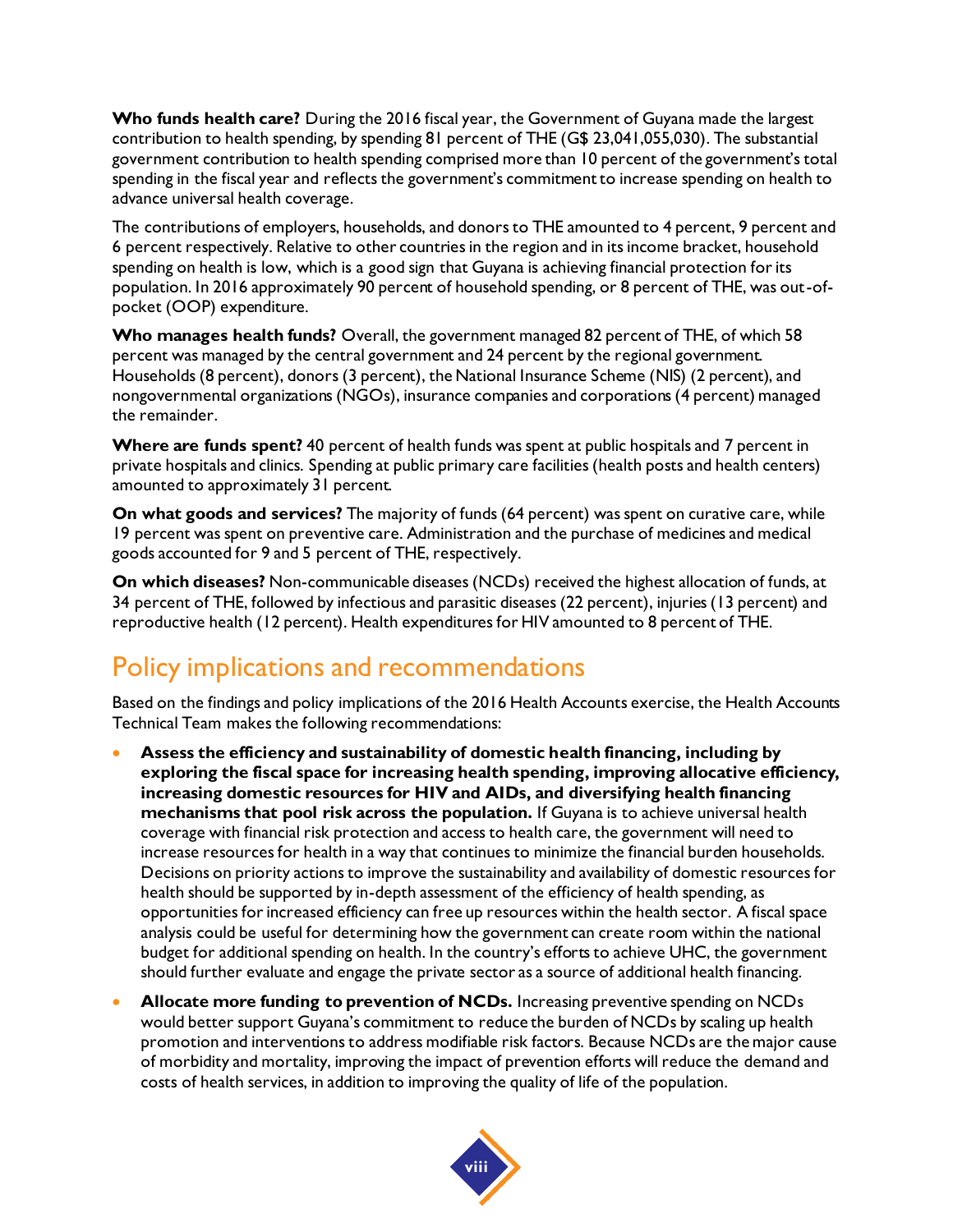- **Strengthen financial and programmatic commitment to HIV prevention services.** HIV prevention spending currently exceed UNAIDS recommendations for 25% of the HIV budget but is likely to decrease as resources are channeled to expand the treatment program. Declining donor funding also jeopardizes prevention programs provided by civil society organizations (CSOs) for key populations. Further investigation of the efficiency and impact of prevention spending is recommended to inform efforts to ensure continued availability of a range of effective prevention interventions.
- **Strengthen the Health Information Management System (HIMS).** Ensuring that the HIMS properly records health service utilization and provides financial data will facilitate improved planning and programming, including though production of HA to inform policy discussions.
- **Institutionalize Health Accounts to ensure timely and regular data for decision-making.** This requires adequate financial and technical resources for Health Accounts to facilitate the regular production of expenditure estimates to inform policy and planning.

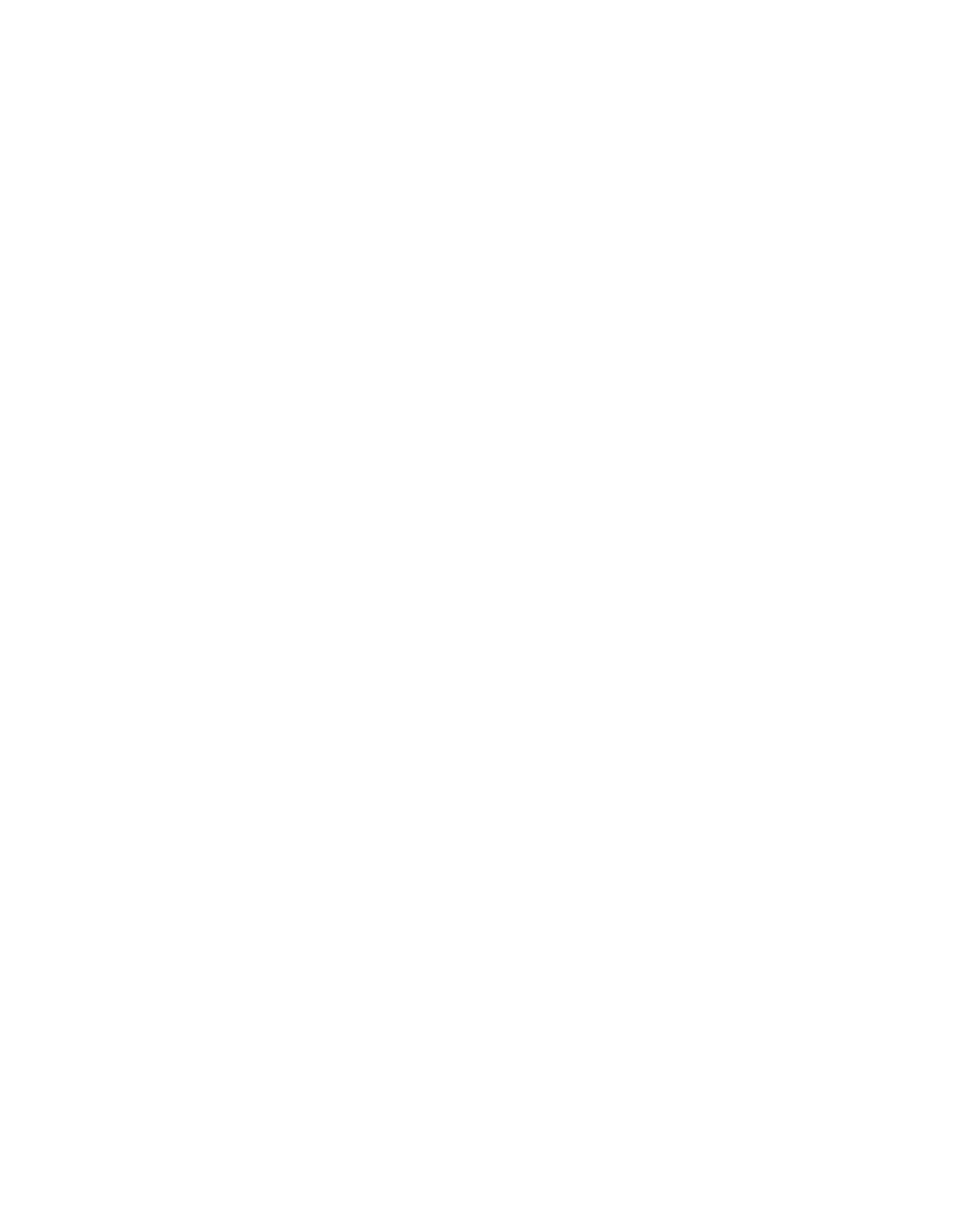# 1. INTRODUCTION

#### 1.1 Importance of Health Accounts Data in Guyana

Health spending data is critical for informing the creation and improvement of health financing mechanisms as countries aim for universal health coverage (UHC) and to achieve the Sustainable Development Goals (SDGs). The Guyana Ministry of Public Health (MOPH) conducted a Health Accounts exercise covering the fiscal year 2016 (January 1 - December 31, 2016). This exercise used the System of Health Accounts 2011 (SHA 2011) framework,<sup>1</sup> which captures spending from all sources within an economy: the government, nongovernmental organizations (NGOs), external donors, private employers, commercial insurance companies, and households. The analysis presents a breakdown of spending into the standard classifications defined by the SHA 2011 framework: sources of financing, financing schemes, type of provider, type of activity, and disease/health condition. This is the first time that Guyana has completed a Health Accounts estimation, and it represents a major achievement in supporting evidence-based decision-making for allocative efficiency of health resources.

Guyana's National Health Strategy (Health Vision 2020) advances the goals of reduced health inequities and access to quality, accessible and responsive services. Achieving universal health coverage (UHC) is recognized to require a renewed focus on primary health care, increased financial risk protection, and improved access to health services. Health financing is a key element to consider in the move towards UHC and the provision of quality health services to the population at an affordable cost. Health Accounts provide crucial data to inform the creation and improvement of health financing mechanisms, providing decision-makers with a better understanding of the current health financing situation.

The 2016 Health Accounts study in Guyana occurs at a time of significant change in the health financing landscape: as donor funding rapidly declines, the Government of Guyana has dramatically increased its allocation of resources to the health system and for HIV programming in particular. As the MOPH continues to transition from donor funding to full national ownership of an expanded HIV program, it is also contending with rising demand and costs for health services due to an aging population, increasing incidence of non-communicable diseases (NCDs), and the continued threat of communicable diseases. To prevent the loss of health improvements in the face of shrinking funding and rising costs, Guyana will need to increase domestic resource mobilization and improve the efficient allocation and use of available resources. Guyana has developed a draft Sustainability Plan for the National HIV response that identifies the need to generate and utilize financial data to strengthen a budgeting process that is evidence-based and linked to programming priorities (Guyana Ministry of Public Health August 2018). The HA results provide important inputs for achieving this: by providing sound estimates of past spending, the HA findings can help determine whether health care spending is sufficient, whether allocations are efficient, effective, and equitable, and how reallocations could achieve improved value for money.



<sup>1</sup> First published in 2000 by the Organization for Economic Cooperation and Development (OECD), the System of Health Accounts framework was updated in 2011 by OECD, EUROSTAT, and WHO. SHA 2011 framework is now the international standard for national-level Health Accounts estimations. For additional details on SHA 2011, please refer to the 2011 Edition of the System of Health Accounts (OECD et al. 2011) and two technical briefs on the SHA 2011 (Nakhimovsky et al. 2014; Cogswell et al. 2013).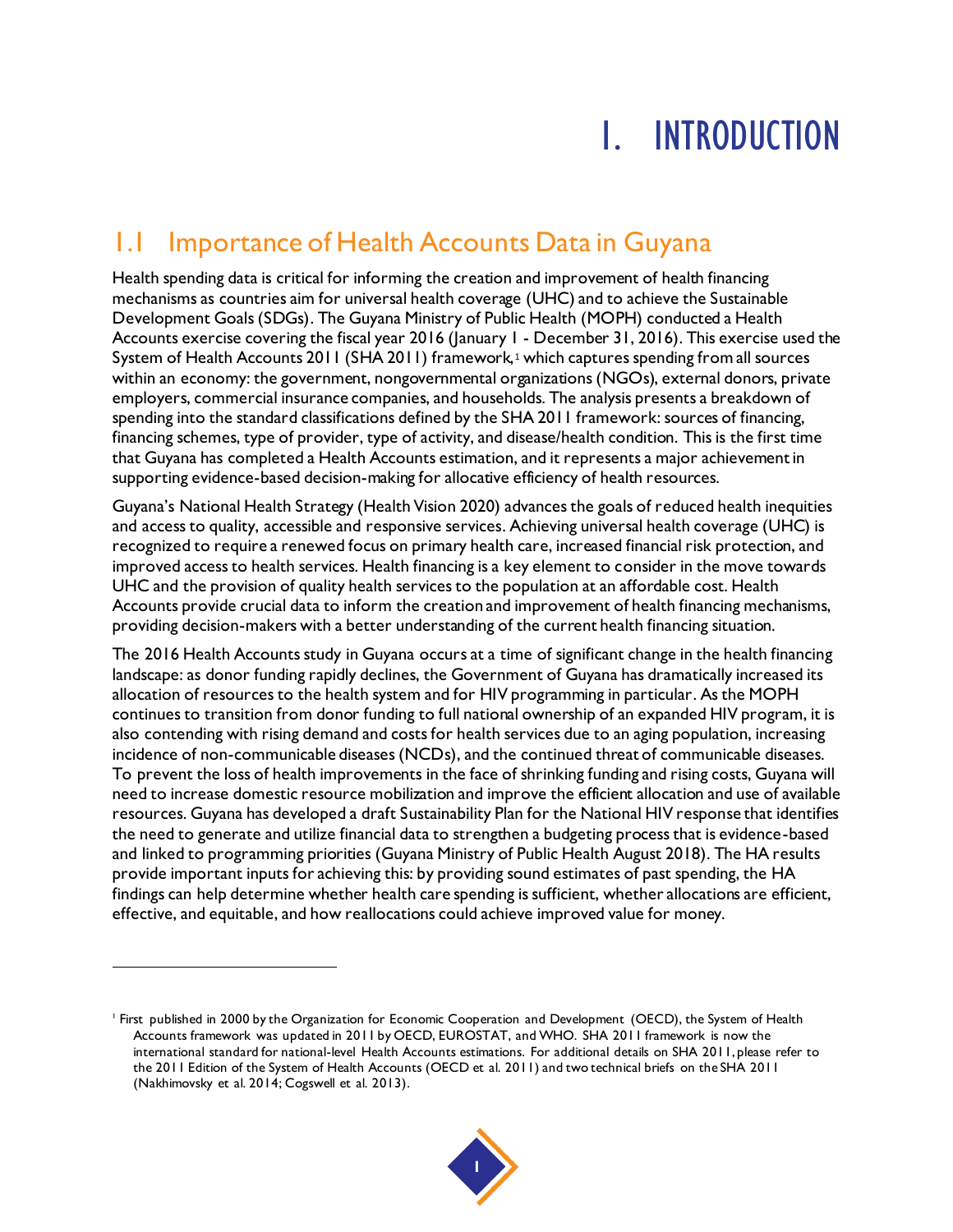This report provides data on the sustainability of Guyana's health financing, with a focus on the financing of the HIV response; the impact of current spending on priority health conditions and diseases; and the impact of out-of-pocket expenditure on Guyana's population. This will inform strategic decision-making by helping determine where spending has been effective and where it is necessary to allocate additional resources. In light of the wealth of information the Health Accounts generate, the MOPH aims to institutionalize Health Accounts. This would create capacity within Guyana to regularly produce and use Health Accounts data.

## 1.2 History of Health Accounts in Guyana

This report presents the findings of Guyana's Health Accounts exercise for the 2016 fiscal year. This is Guyana's first completed round of Health Accounts.

### 1.3 Study Objectives

The immediate objective of the 2016 Health Accounts exercise was to track the magnitude and flow of health spending in Guyana from all sources, including government agencies, households, NGOs, employers, insurers, and donors. During the planning stages of the Health Accounts, the Ministry of Public Health and the Health Accounts Steering Committee identified policy questions that the Health Accounts should answer. In light of these, the Health Accounts exercise, aimed to explore the following critical questions:

- How sustainable are the overall resources flowing to the health sector, given the decline of donor support?
- What is the role of households in financing health care? What share of spending on health is out of pocket?
- What is the balance of spending between primary and tertiary care? What is the balance of spending between prevention and curative care?
- What is the role of civil society/non-governmental organizations in managing health care related resources?
- Where do resources for the HIV response come from and how sustainable are these?

#### 1.4 Data Sources

Health Accounts provide a comprehensive view of total health spending in a country from all sources. To gather primary data, the Health Accounts Technical Team, led by the MOPH, surveyed a wide range of sources [\(Table 1\)](#page-16-0). In addition to the primary data collected, the team collected secondary data to supplement the analysis. For more detailed information on the methodology Guyana used, along with a list of data sources, assumptions, and limitations, see the Guyana 2016 Health Accounts Statistical Report (Guyana Ministry of Public Health September 2018).

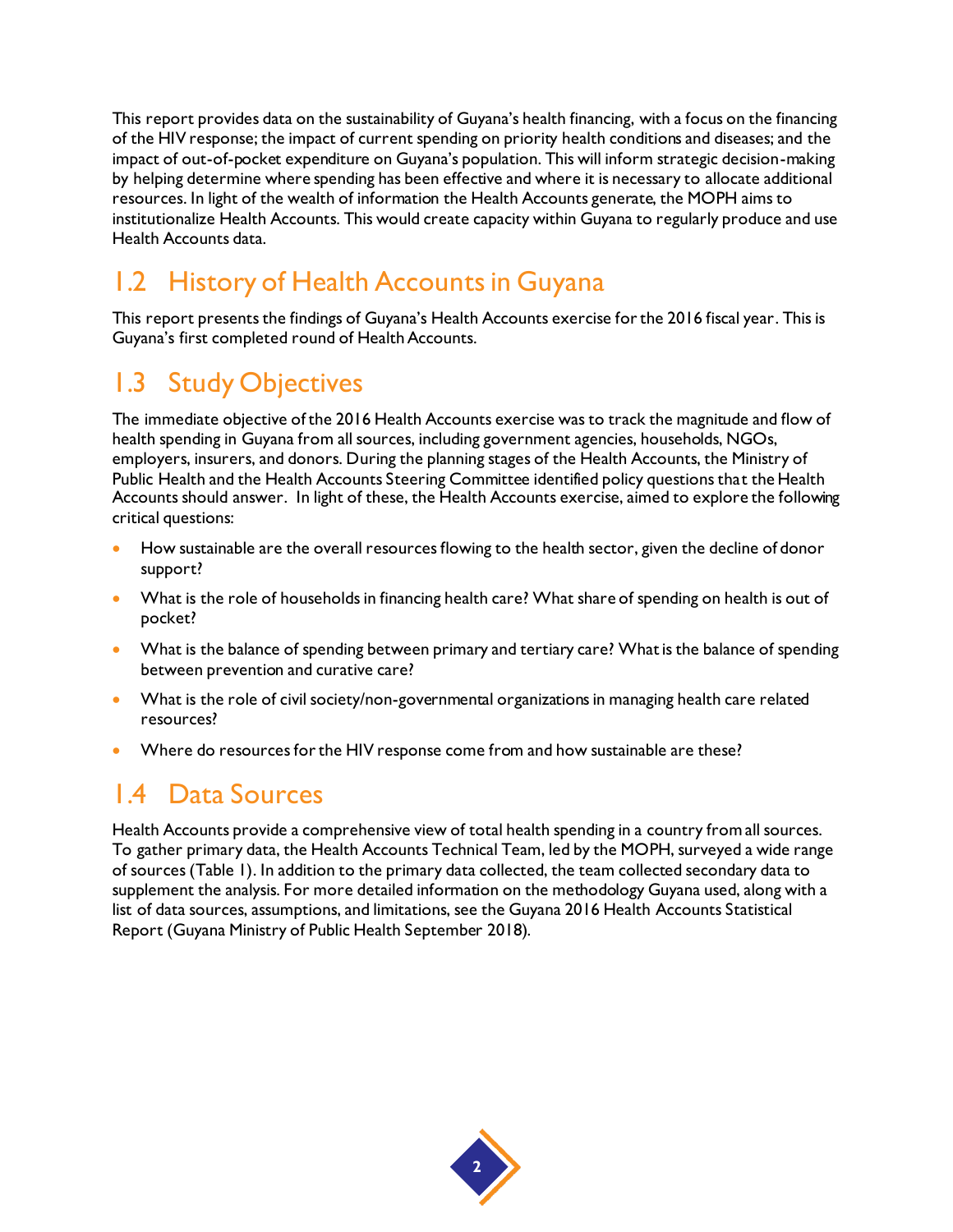<span id="page-16-0"></span>

| Data source                         | Key health spending information                                                                                                           |
|-------------------------------------|-------------------------------------------------------------------------------------------------------------------------------------------|
| Donors (bilateral and multilateral) | Level of external funding for health programs in<br>Guyana                                                                                |
| <b>NGOs involved in health</b>      | Flow of resources through NGOs that manage<br>health programs                                                                             |
| <b>Private employers</b>            | Health benefits that employers provide for<br>employees, such as health insurance, health facilities,<br>or workplace prevention programs |
| Insurance companies                 | Health benefits that are paid through insurance<br>schemes                                                                                |

#### **Table 1: Primary data sources for Health Accounts 2016**

The technical team collected information from the following secondary data sources:

- **Government:** Data on health spending by the MOPH and regions.<sup>2</sup>
- **National Insurance Scheme (NIS):** Data on revenue sources and health benefits paid.
- **Households:** Data on OOP health expenditures, estimated using Guyana's 2006 Household Budget Survey.
- **Various sources of health service utilization:** Data on health service utilization at public facilities from the MOPH's 2009 Statistical Bulletin, the 2009 Guyana AIDS Response Report, and Guyana's 2009 Demographic and Health Survey to estimate the distribution keys.
- **St. Lucia costing study:** Unit cost data for health services to estimate the distribution keys from St. Lucia were used because there was not a similar study available for Guyana.

## 1.5 Health Accounts Process

l

The 2016 Health Accounts was the first such exercise completed by the Guyana MOPH. The study was supported by the USAID-funded HFG project, in collaboration with PAHO/WHO. The process benefited from broad stakeholder engagement and emphasized the critical objective of strengthening Guyana's capacity to institutionalize Health Accounts and conduct future studies.

The following activities comprised the Guyana 2016 Health Accounts exercise:

- **Health Accounts Launch:** The MOPH began the HA exercise on June 5, 2017 with a launch event attended by over 30 stakeholders, including representatives from the MOPH, Ministry of Finance (MOF), Bureau of Statistics (BOS), the National Insurance Scheme (NIS), USAID, PAHO/WHO. United Nations Children's Fund (UNICEF), and the Joint United Nations Program on HIV and AIDS (UNAIDS).
- **SHA 2011 Training:** USAID's HFG project trained members of the HA Technical Team on the SHA 2011 framework and the Health Accounts methodology on June 5-9, 2017.

 $2$  Health spending data obtained from the Ministry of Finance, Government of the Cooperative Republic of Guyana Estimates of Revenues and Expenditures 2016 (Republic of Guyana n.d.)

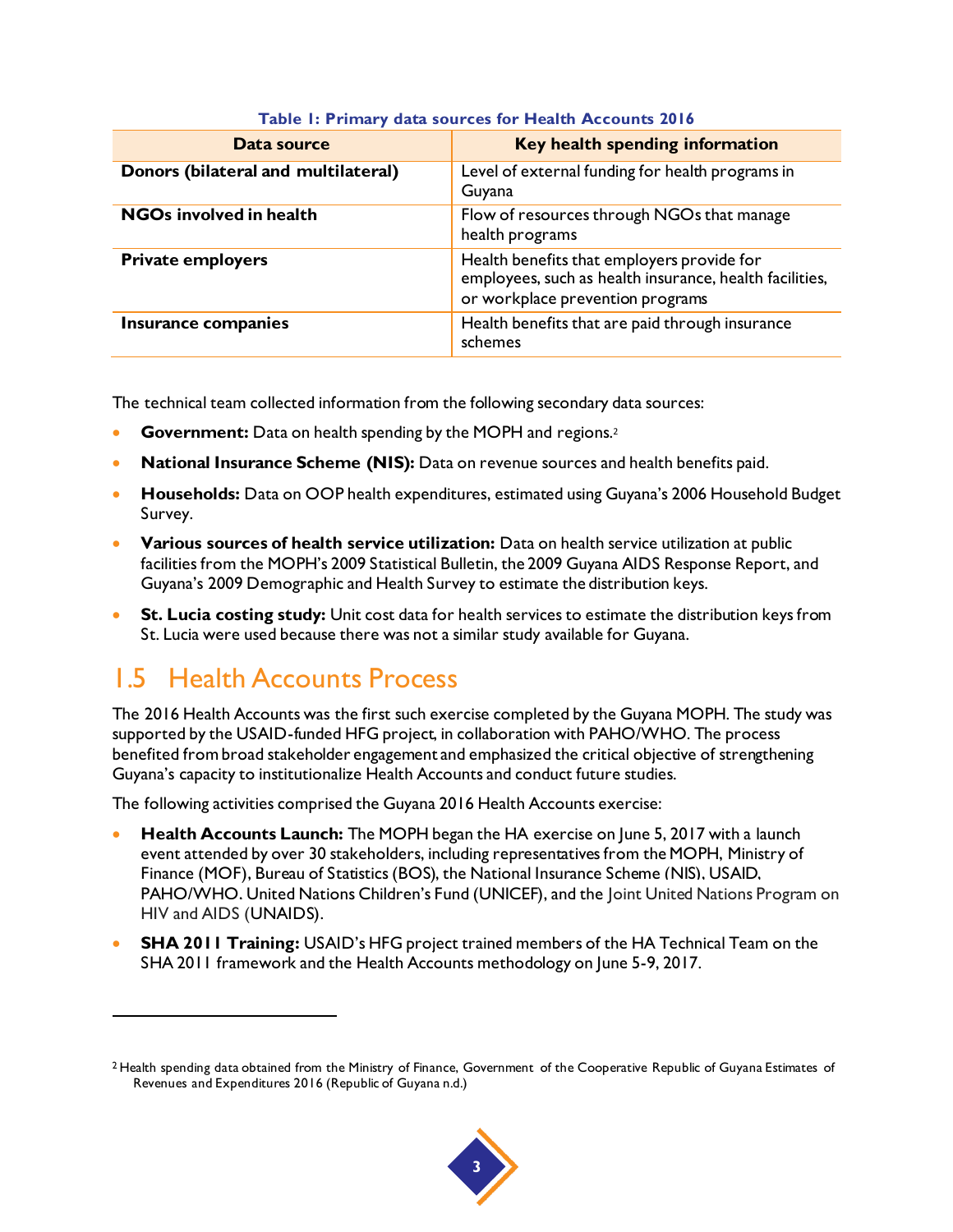- **Steering Committee Meetings:** The first HA Steering Committee meeting occurred on June 9, 2017 to identify key policy questions for the 2016 exercise. Subsequent meetings took place every 3-4 months throughout the activity.
- **Data Collection:** Five data collectors were hired to conduct primary data collection. These individuals were trained by the HFG project in July 2017 and primary data collection lasted from July to September 2017. The Technical Team conducted secondary data collection and validation from October 2017 to February 2018, with some additional data collection happening thereafter.
- **Data Analysis:** The HFG project led a data analysis workshop in February 2018, where the Technical Team was trained in the methodology for cleaning and analyzing health expenditure data. After the workshop, the Technical Team conducted and refined the HA results, collecting additional data as necessary.
- **Data Validation:** The HA results were validated through a series of conversations and meetings with the Technical Team and Steering Committee. The results were finalized in July 2018.
- **Dissemination:** The HA results were shared with Guyana's health system stakeholders at a dissemination event on August 3, 2018.

## 1.6 Capacity Building

l

A critical objective of the technical support provided by USAID's HFG project was to build the institutional capacity and the technical knowledge base necessary to conduct future Health Accounts studies in Guyana.

The following governing bodies were created to facilitate Health Accounts capacity building:

- **Health Accounts Technical Team:** The MOPH led the Technical Team, comprised of staff from the MOPH, MOF, Bureau of Statistics, NIS, and PAHO/WHO that was responsible for collecting data for and analyzing the results of the Health Accounts. Members received training on the SHA 2011 framework in June 2017 and technical assistance throughout the HA exercise from the USAID HFG Project. This group possesses the technical knowledge of HA and the SHA 2011 framework that will be essential in future HA studies.
- **Health Accounts Steering Committee:** The MOPH formed a Health Accounts Steering Committee with members from the BOS, MOF, NIS, the Bank of Guyana, PAHO/WHO, USAID, and CSOs. The Steering Committee met every 3-4 months and was responsible for providing strategic guidance and support to the MOPH and the Technical Team. Continued engagement with these stakeholders will improve coordination within the health system, facilitate use of the HA results for policy- and decision-making, and ensure accurate future HA estimations.

## 1.7 Accomplishments and Limitations<sup>3</sup>

Guyana is to be congratulated for successfully completing a Health Accounts estimation for the first time. Despite challenges in obtaining some secondary data, the Technical Team was able to produce estimates with informative detail for policy and planning purposes. A hands-on approach to technical support from the HFG project that engaged the MOPH and Technical Team in planning, managing and

<sup>&</sup>lt;sup>3</sup> Additional detail on data limitations and recommendations can be found in the 2016 Health Accounts Statistical Report.

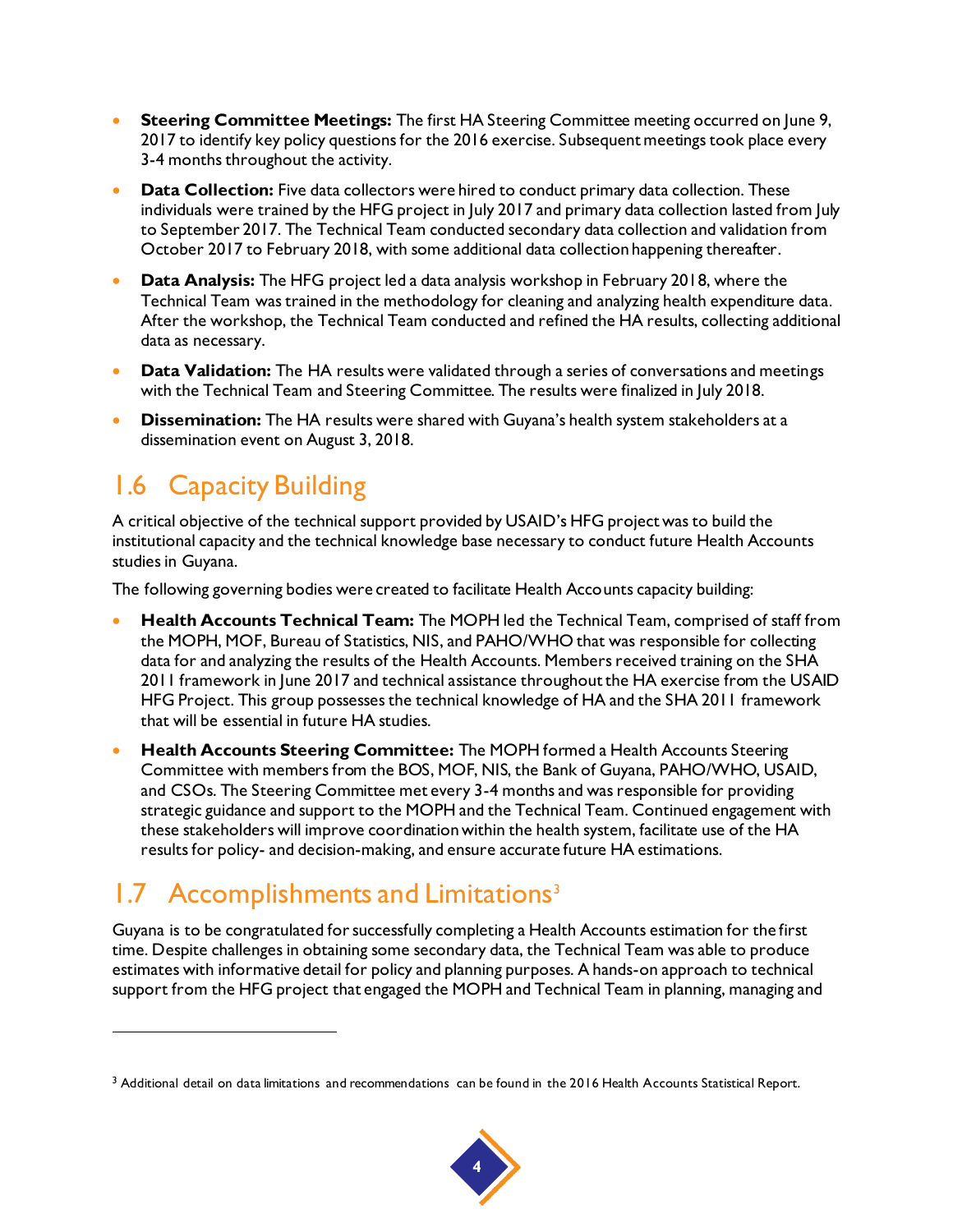implementing all aspects of the exercise has strengthened Guyana's technical knowledge of Health Accounts and ability to institutionalize and produce HA in the future.

The MOPH engaged many stakeholders in the implementation of the HA, including the Ministry of Finance, Bureau of Statistics and the National Insurance Scheme. Continued engagement by the MOPH with these stakeholders will be important for increasing the level of detail available in future HA estimations by improving survey response rates during data collection and strengthening the data validation process. An additional benefit of maintaining stakeholder engagement around Health Accounts is to improve coordination and communication within the health system and between the Ministry of Finance and MOPH.

Accomplishments of the Guyana HA process include encouraging response rates from donors, employers, NGOs and insurance companies. This is likely to be further improved in subsequent rounds, as stakeholders become more aware of the importance of monitoring health spending and the vital role that they play in providing health data for decision-making.

In addition to primary data collection, Health Accounts use secondary data on health spending to assess the government and household spending on health. Improving the quality, level of detail for nonearmarked spending, format, and completeness of secondary data from the MOPH and from Regional Health Authorities (RHAs) will significantly help to produce more accurate and timely HA in the future.

Data from Guyana's 2006 Household Budget Survey was used to estimate households' OOP health spending in 2016.<sup>4</sup> To improve the availability and detail of OOP health spending data, HFG provided the Bureau of Statistics with questions that can be included in the next household survey; see the Health Accounts Statistical Report for additional detail on this.

Supplementary data on health service utilization and unit costs were used to unpack non-earmarked spending by function and disease with distribution keys. To the extent possible, HA use existing data that are collected through government systems to create distribution keys. In Guyana, a limited amount of secondary data on health service utilization and cost is available; the most accurate validated data were 2009 health information system (HIS) data<sup>5</sup> and information from a 2010-2011 costing study in St. Lucia. Future HA exercises in Guyana will benefit from regular and timely production of HIS and costing data.

The Technical Team collected secondary data on revenue and health benefits paid by NIS in 2016. While this dataset provided impressive detail on the type of care that an expenditure funded, it did not specify where the care was provided (e.g. at a hospital or a clinic) because NIS claims do not include provider information. By tracking at which providers NIS pays for health benefits, Guyana can improve its understanding of the government's role in financing health services and increase the level of detail of future Health Accounts results.

HA estimations are most useful when they are sufficiently recent to inform decision-making through processes including annual planning and budgeting cycles. The 2016 Health Accounts exercise took more than a year, in part due to limited availability and high turn-over rates in the Planning Unit of the MOPH. Expenditure tracking is an important decision-making tool for the government, and it is important for the MOPH to commit team members that can allocate sufficient time to produce and analyze Health Accounts on a regular basis. Including staff from a wide range of agencies, such as the MOF, BOS, NIS,

<sup>5</sup> This includes data from the 2009 Statistical Bulletin, 2009 Demographic Health Survey, and the Guyana AIDS Response Report (2009 data).



<sup>4</sup> The 2006 data was adjusted using medical inflation and population growth.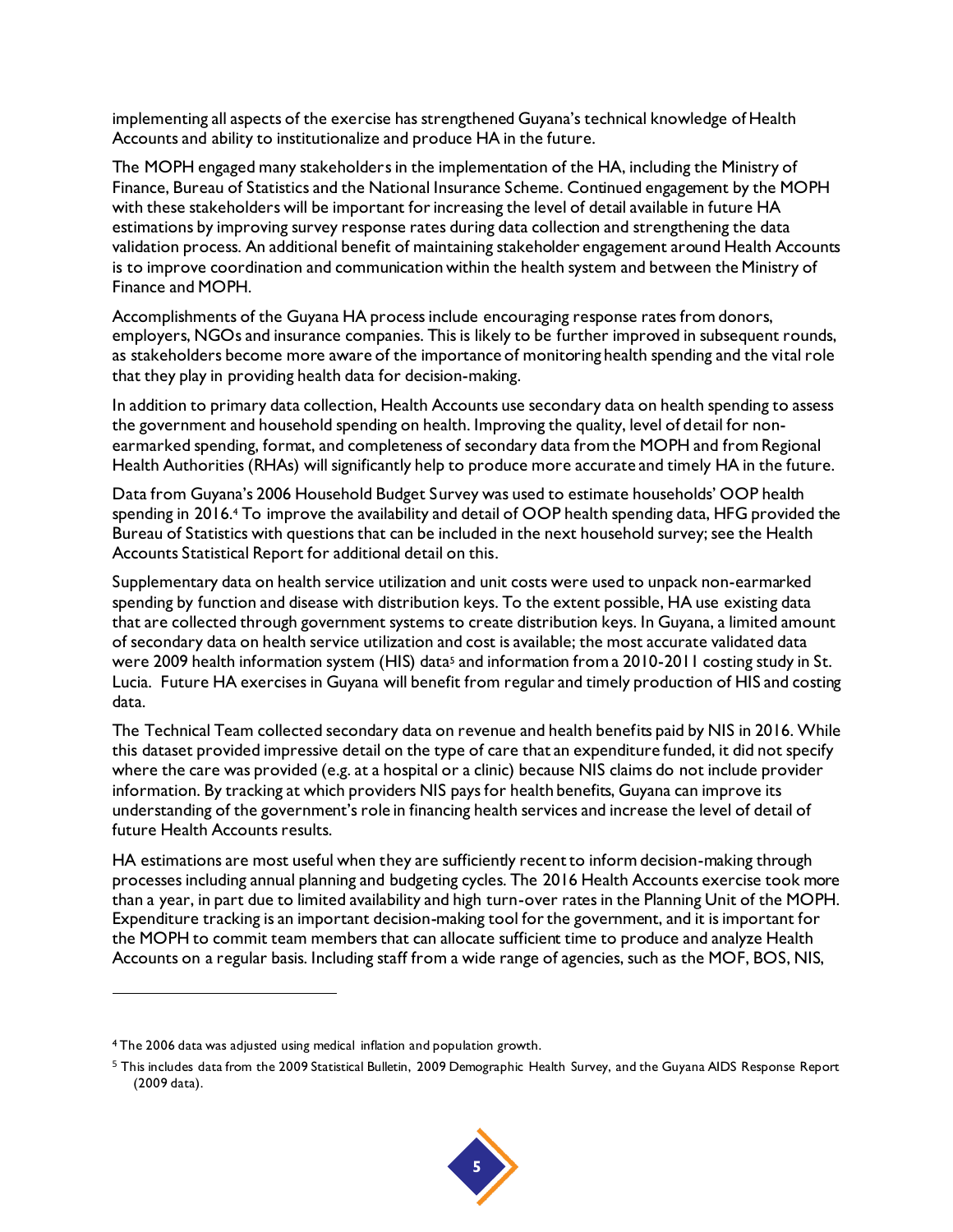GPHC and PAHO/WHO on the technical team, and engaging them in all aspects of the exercise, has ensured that national capacity to conduct HA exists within these agencies as well.

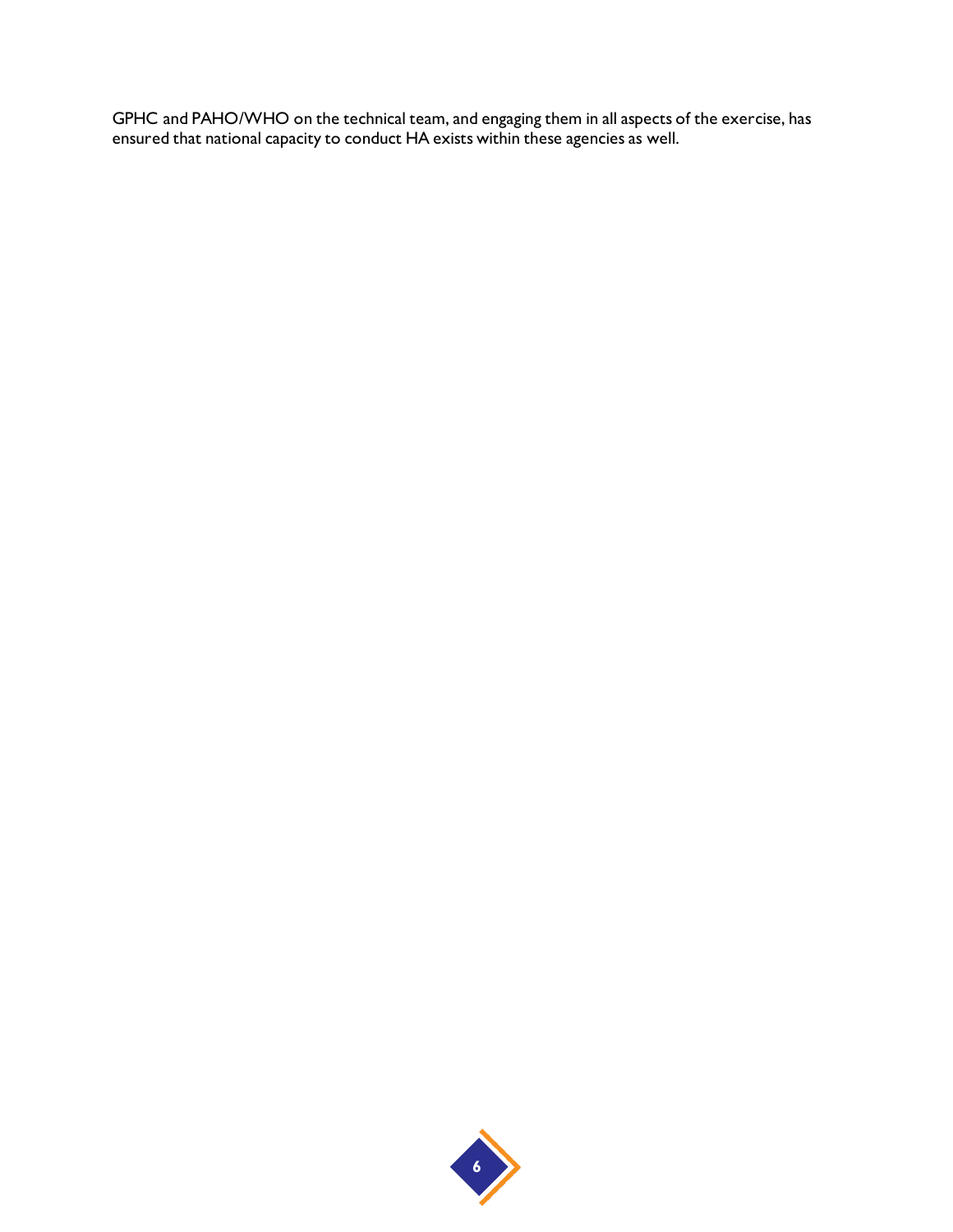# 2. HEALTH ACCOUNTS KEY RESULTS

Total health expenditure (THE) reflects the sum of all recurrent and capital expenditures on health. THE in Guyana in 2016 amounted to G\$ 28,595,303,655 (US\$ 138,476,047) of which 99 percent was recurring spending.<sup>6</sup> Recurring spending is the spending on health goods and services consumed within the year of the Health Accounts analysis. The remaining balance of 1 percent of spending was for capital investment, which includes goods and services that are consumed over a period longer than one year. Health care-related items such as social care for people living with HIV totaled an additional G\$ 28,772,368, and pre-service training and research and development account for an additional G\$ 580,768,200; these amounts are not included in THE.

Total health expenditure as a percentage of gross domestic product (GDP) indicates the level of health care expenditure relative to the country's economic development. In 2016, Guyana's total health expenditure was 4 percent of GDP, falling below the PAHO/WHO recommendation that governmental health spending represent at least 6 percent of GDP (PAHO/WHO 2014). The government contribution to health spending comprises 10 percent of the government's overall spending.

#### 2.1 Summary of General Health Accounts Findings



<sup>6</sup> The exchange rate of 206.5 used to convert G\$ to US\$ was obtained from page 21 of the Bank of Guyana's Annual Report for 2016.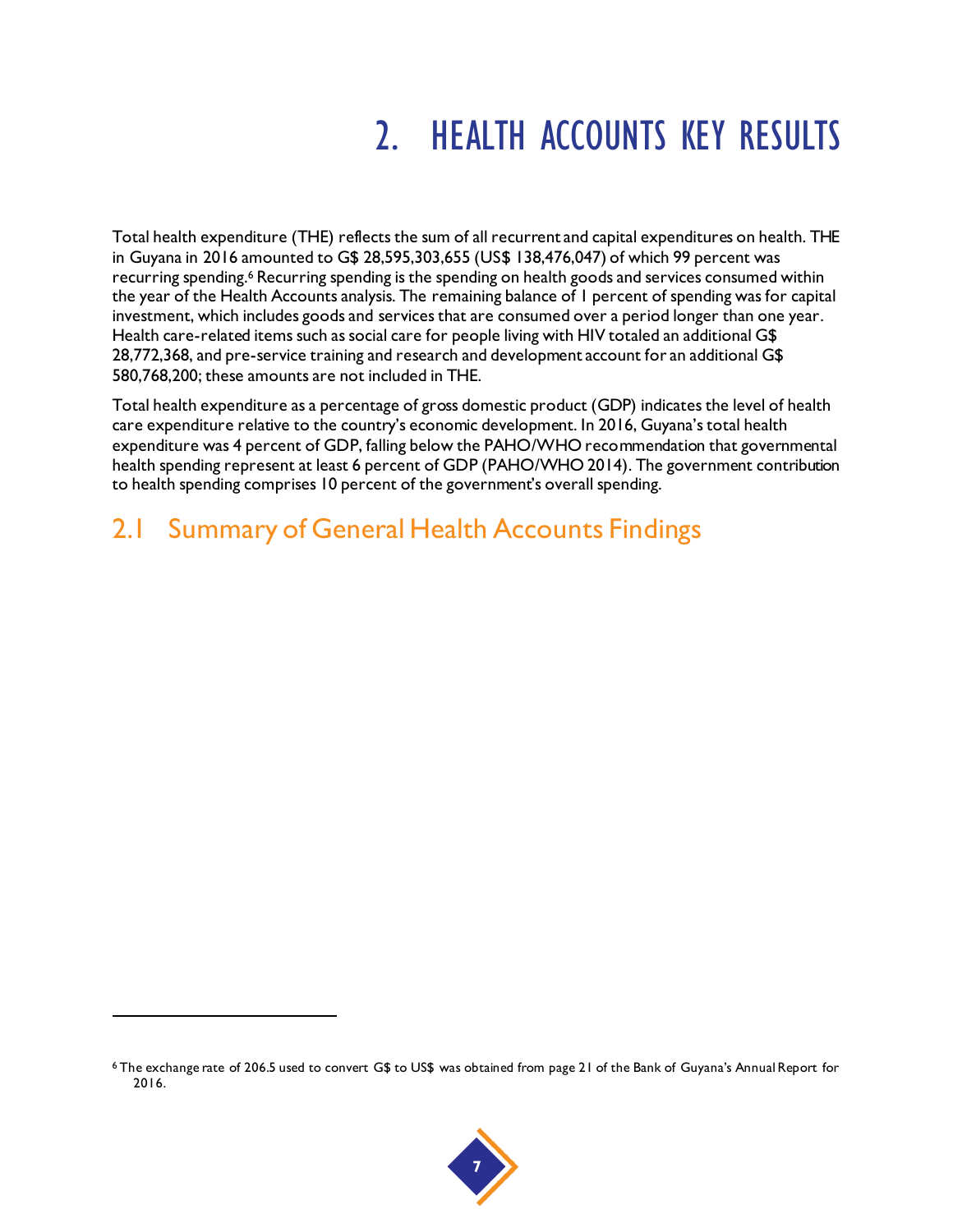<span id="page-21-0"></span>[Table 2](#page-21-0) provides a summary of the level of health expenditure, spending actors, and main health items and services on which funds are spent.

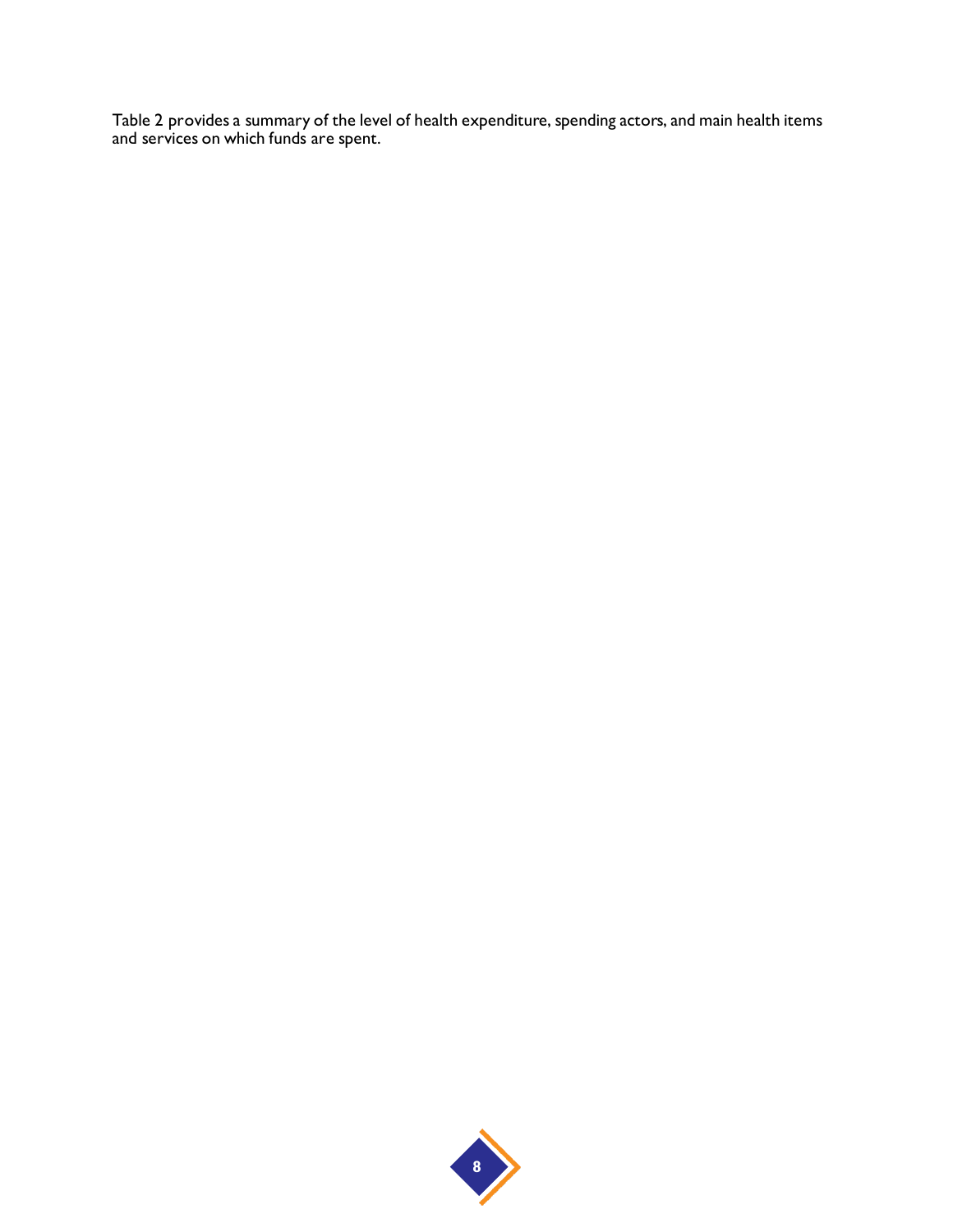| <b>Indicator</b>                                                                              | 2016                                         |  |  |
|-----------------------------------------------------------------------------------------------|----------------------------------------------|--|--|
|                                                                                               | (amounts are in G\$, unless otherwise noted) |  |  |
| Total population*                                                                             | 743,458                                      |  |  |
| Exchange rate (G\$/US\$1)**                                                                   | 206.5                                        |  |  |
| GDP <sub>***</sub>                                                                            | 723,581,000,000                              |  |  |
| GDP per capita (US\$)                                                                         | 4.713                                        |  |  |
| <b>Total Health Expenditure (THE)</b>                                                         | 28,595,303,655                               |  |  |
| Current health expenditure                                                                    | 28,422,162,398                               |  |  |
| Capital health expenditure                                                                    | 173, 141, 256                                |  |  |
| THE on HIV and AIDS                                                                           | 2, 148, 441, 290                             |  |  |
| Current health spending on HIV and AIDS                                                       | 2, 128, 128, 590                             |  |  |
| Capital health spending on HIV and AIDS                                                       | 20,312,700                                   |  |  |
| THE per capita                                                                                | 38,463                                       |  |  |
| THE/GDP                                                                                       | 4%                                           |  |  |
| Health care-related spending                                                                  | 28,772,368                                   |  |  |
| Pre-service training and research and development                                             | 580,768,200                                  |  |  |
| Total government health expenditure                                                           | 23,041,055,030                               |  |  |
| Current government health expenditure                                                         | 22,916,111,030                               |  |  |
| Capital government health expenditure                                                         | 124,944,000                                  |  |  |
| Government health spending as a percentage of GDP                                             | 3%                                           |  |  |
| Government health spending as a percentage of total                                           | 10%                                          |  |  |
| general government expenditure                                                                |                                              |  |  |
| Who funds health? Key financing sources (% THE)                                               |                                              |  |  |
| <b>Public</b>                                                                                 | 81%                                          |  |  |
| Private                                                                                       | 13%                                          |  |  |
| Donors                                                                                        | $6\%$                                        |  |  |
| How much do households spend? Household spending (% THE)                                      |                                              |  |  |
| Total household spending (prepayments to health                                               | 9%                                           |  |  |
| insurance and direct payments to providers) as a % of THE                                     |                                              |  |  |
| Household OOP spending (direct payments to providers<br>only) as a % of total health spending | 8%                                           |  |  |
| Who manages health resources? Key financing agents (% THE)                                    |                                              |  |  |
| Central government                                                                            | 58%                                          |  |  |
| Regional government                                                                           | 24%                                          |  |  |
| Households                                                                                    | 8%                                           |  |  |
| Donors                                                                                        | 3%                                           |  |  |
| National Insurance Scheme (NIS)                                                               | 2%                                           |  |  |
| Insurance companies                                                                           | 2%                                           |  |  |
| Corporations (other than insurance corporations)                                              | $1\%$                                        |  |  |
| <b>NGOs</b>                                                                                   | $1\%$                                        |  |  |
| Where are health funds spent? Key health care providers (% THE)                               |                                              |  |  |
| Public hospitals                                                                              | 40%                                          |  |  |
| Health posts and health centers                                                               | 32%                                          |  |  |

#### **Table 2: Key Health Accounts Findings**

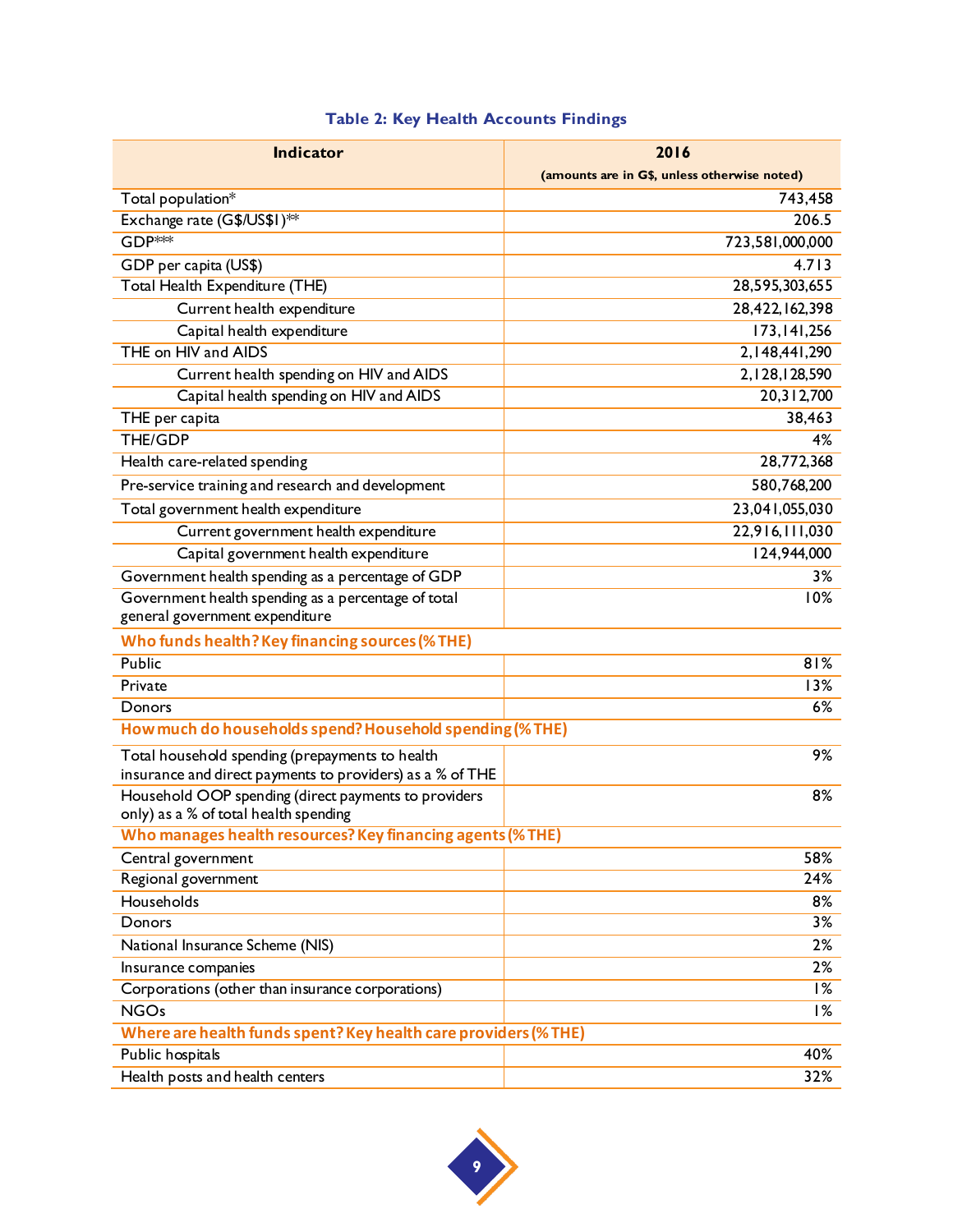| <b>Indicator</b>                                                     | 2016                                         |  |  |
|----------------------------------------------------------------------|----------------------------------------------|--|--|
|                                                                      | (amounts are in G\$, unless otherwise noted) |  |  |
| Administrators                                                       | 9%                                           |  |  |
| Private hospitals and clinics                                        | 7%                                           |  |  |
| <b>Pharmacies</b>                                                    | 5%                                           |  |  |
| Other                                                                | 3%                                           |  |  |
| Providers of prevention                                              | 3%                                           |  |  |
| Laboratories and diagnostic centers                                  | 2%                                           |  |  |
| What types of health care are consumed? Key health functions (% THE) |                                              |  |  |
| Curative care                                                        | 64%                                          |  |  |
| Preventive care                                                      | 19%                                          |  |  |
| Administration                                                       | 9%                                           |  |  |
| Pharmaceuticals                                                      | 5%                                           |  |  |
| Laboratory and diagnostic services                                   | 2%                                           |  |  |
| Other                                                                | 1%                                           |  |  |
| Capital spending                                                     | ا %                                          |  |  |

\* Source of 2016 population data: Guyana Bureau of Statistics, Statistical Bulletin for January-December 2017.

\*\* Source of 2016 exchange rate: 2016 Bank of Guyana Annual Report.

\*\*\* Source of 2016 GDP: Guyana Bureau of Statistics, Current Gross Domestic Product – Revised and Rebased Series (2006-2017).

Note: Where applicable, values are in real 2016 Guyana dollars unless otherwise noted

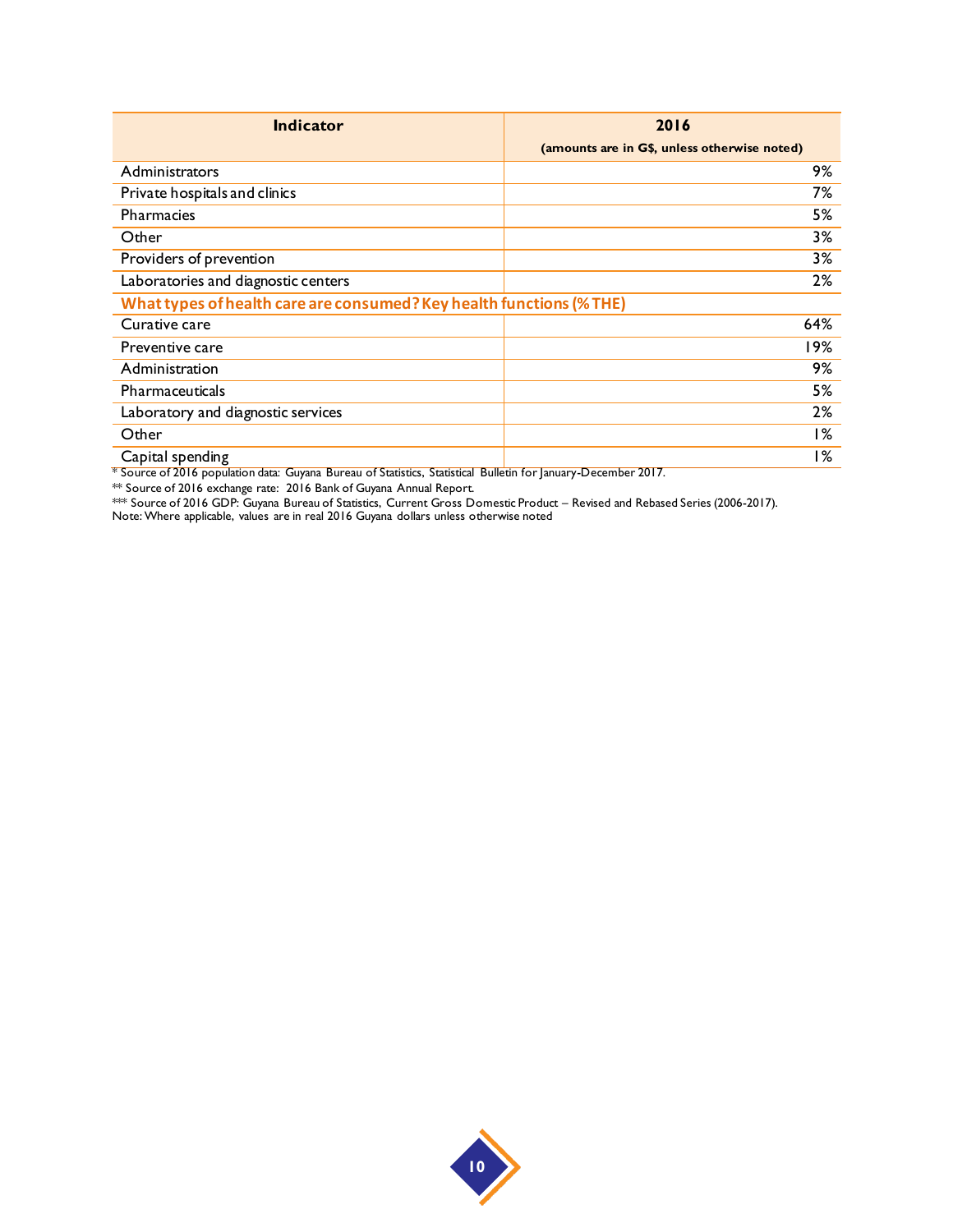[Figure](#page-25-0) 1 presents a comparative analysis of countries across the Caribbean with different levels of income, which have conducted Health Accounts estimations. While Guyana, with it's the per capita spending of US\$ 186, spends less than half the Caribbean average of US\$ 551 on health, the commitment of the government to directing resources towards health is high in comparison to the relatively low share of spending on health services from international development partners: the government contributes 81 percent of THE, while donor spending represents 6 percent. Compared to the most recent HA estimates for Suriname, Trinidad and Tobago, St. Vincent and the Grenadines,7 and Barbados, Guyana's government spending on health represents the largest share of THE [\(](#page-25-0)



 $<sup>7</sup>$  Note that the calculations for St. Vincent and the Grenadines only consider current health expenditure, and not THE, as is the</sup> case for the other countries included in the comparison.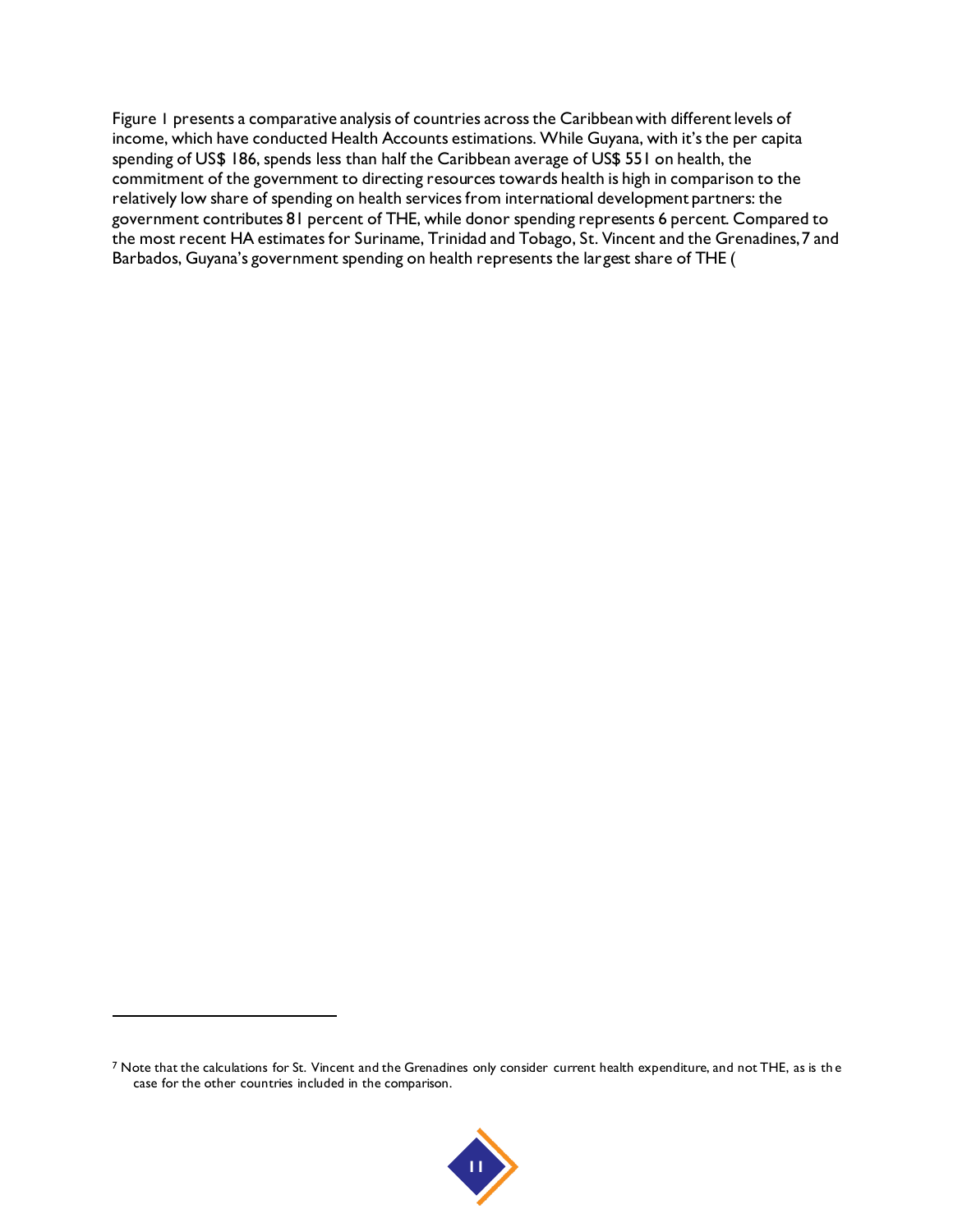<span id="page-25-0"></span>Figure I).

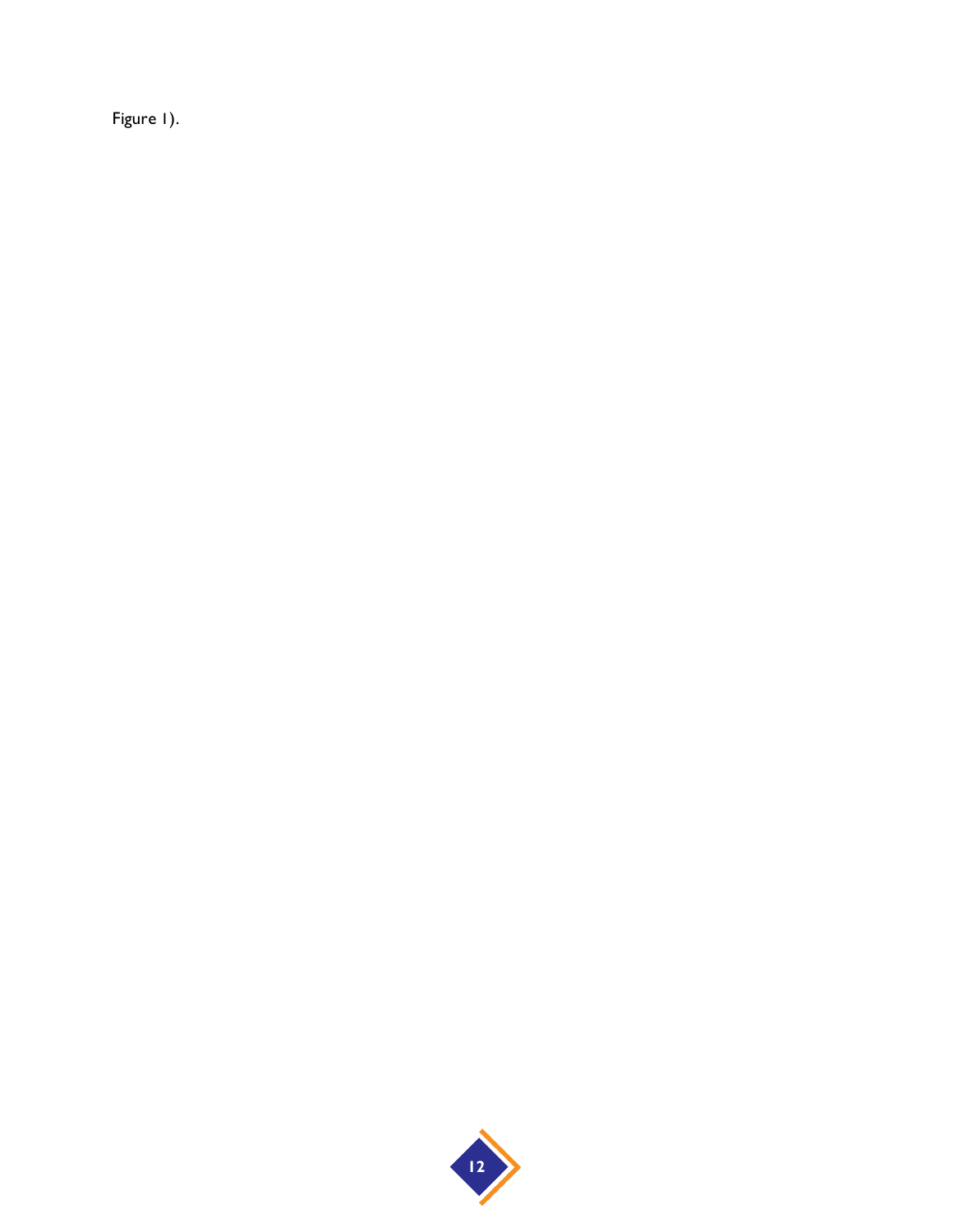<span id="page-26-0"></span>

**Figure 1: Regional Comparison of Source of Total Health Expenditure (THE)**

Notes: All countries' data displays the funding as a proportion of THE, with the exception of St. Vincent, which comprises current health expenditure only. The SHA 2011 FS.RI classification was used to determine the source of funding and provide data for this graph.

Sources: Data for Suriname were obtained from Suriname's 2016 HA study; data for Trinidad and Tobago data were obtained from the HA for FY 2015; St. Vincent were obtained from Annex A of Barbados's Health Accounts Report (2012 - 2013); the Barbados data for 2016/17 were obtained from the 2016/17 Health Spending Estimation. Also note that all of the countries' data displays the funding as a proportion of THE, with the exception of St. Vincent, which comprises CHE only. The FS.RI classification was used to determine the source of funding.

#### 2.2 General Health Accounts Findings

#### 2.2.1 Who pays for health care?

Financing sources include all entities and institutions that contribute funds to the health system. During the 2016 fiscal year, the Government of Guyana made the largest contribution to health spending, contributing more than four-fifths (81 percent) of health spending, which is financed predominantly via the tax-based system used to generate general revenue for the government. The second largest share of health spending comes from households which provide 9 percent, while donors, employers and NGOs contribute 6 percent, 4 percent and less than 1 percent, respectively.

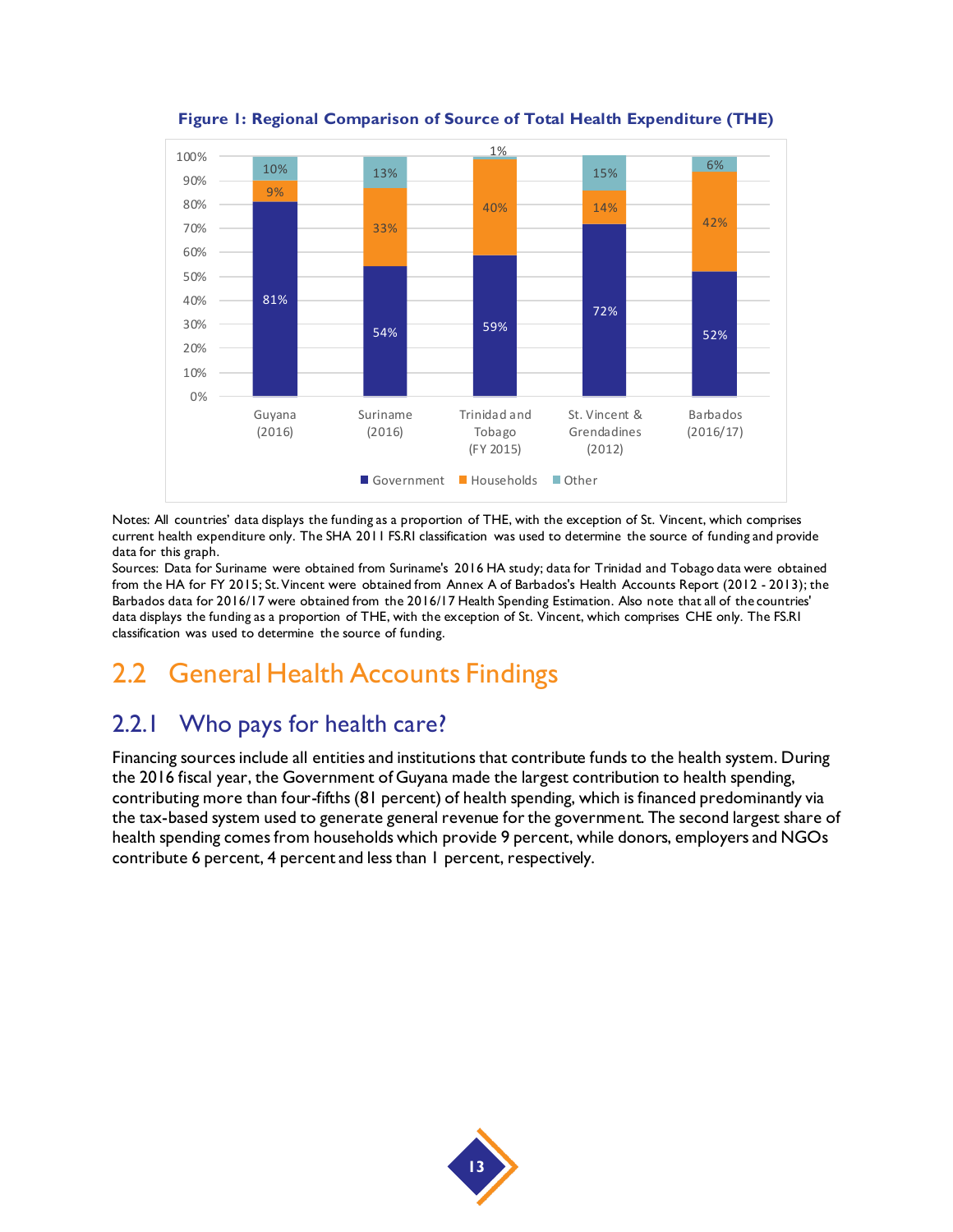<span id="page-27-0"></span>

#### **Figure 2: THE by Source of Financing**

#### 2.2.2 Who manages health funds?

The Government manages 82 percent of total health spending, with the central government managing 58 percent of this and the regional governments manage 24 percent [\(Figure 3\)](#page-28-0). Households manage 8 percent of the total health spending, directly paying for health services out-of-pocket. Donors directly manage 3 percent of the spending while the National Insurance Scheme (NIS) manages 2 percent. The remaining 5 percent is managed by private insurance companies, NGOs and private corporations.

Risk pooling in health spending is one indication of the level of equity in health financing, given that it highlights the extent to which individuals are financially burdened when they require health care. Pooling resources across a large group of individuals based on ability to pay, in order to provide health services on the basis of need, is important for spreading risk evenly across a population. In Guyana, all of the resources not directly managed by households are pooled resources with risks distributed across the population. Government schemes account for 82 percent of current health spending, while 5 percent is pooled via insurance schemes and NGO schemes, 8 percent is managed by households, 25 by donors and 3% is unspecified. Household OOP payments do not provide risk pooling across individuals, given that households bear the full cost of health services at the time of need. According to the WHO, countries with OOP spending less than 20 percent of total health spending reduce the likeliness of having significant catastrophic spending (Xu et al. 2010). While Guyana falls well within this limit, OOP spending by households should be actively managed with a view to continuing to increase risk pooling.

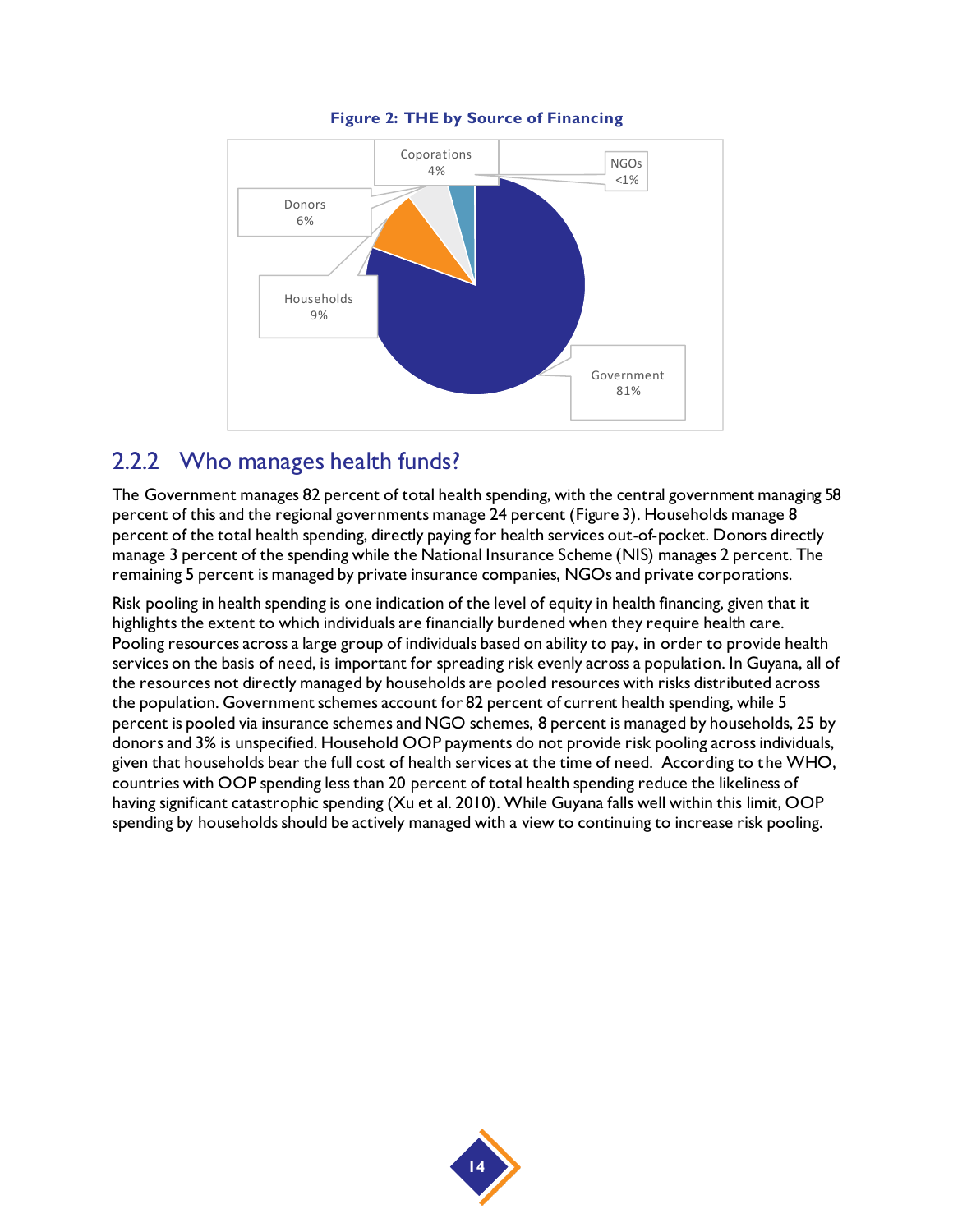#### **Figure 3: THE by Manager**

<span id="page-28-0"></span>

Health care-related expenditures such as social care for people living with HIV are not included in THE, and totaled an additional GY\$ 28,772,368 in 2016. Donors managed the majority (65 percent) of this amount, followed by the government (20 percent), corporations (12 percent) and NGOs (3 percent) [\(Figure 4\)](#page-28-1). Conversely, health care-related capital spending totaled G\$ 580,768,200; 99 percent of these funds were managed by the central government. Health care-related capital spending includes funding for research and development and pre-service training of health personnel.

<span id="page-28-1"></span>

#### **Figure 4: Managers of Health-Related Resources**

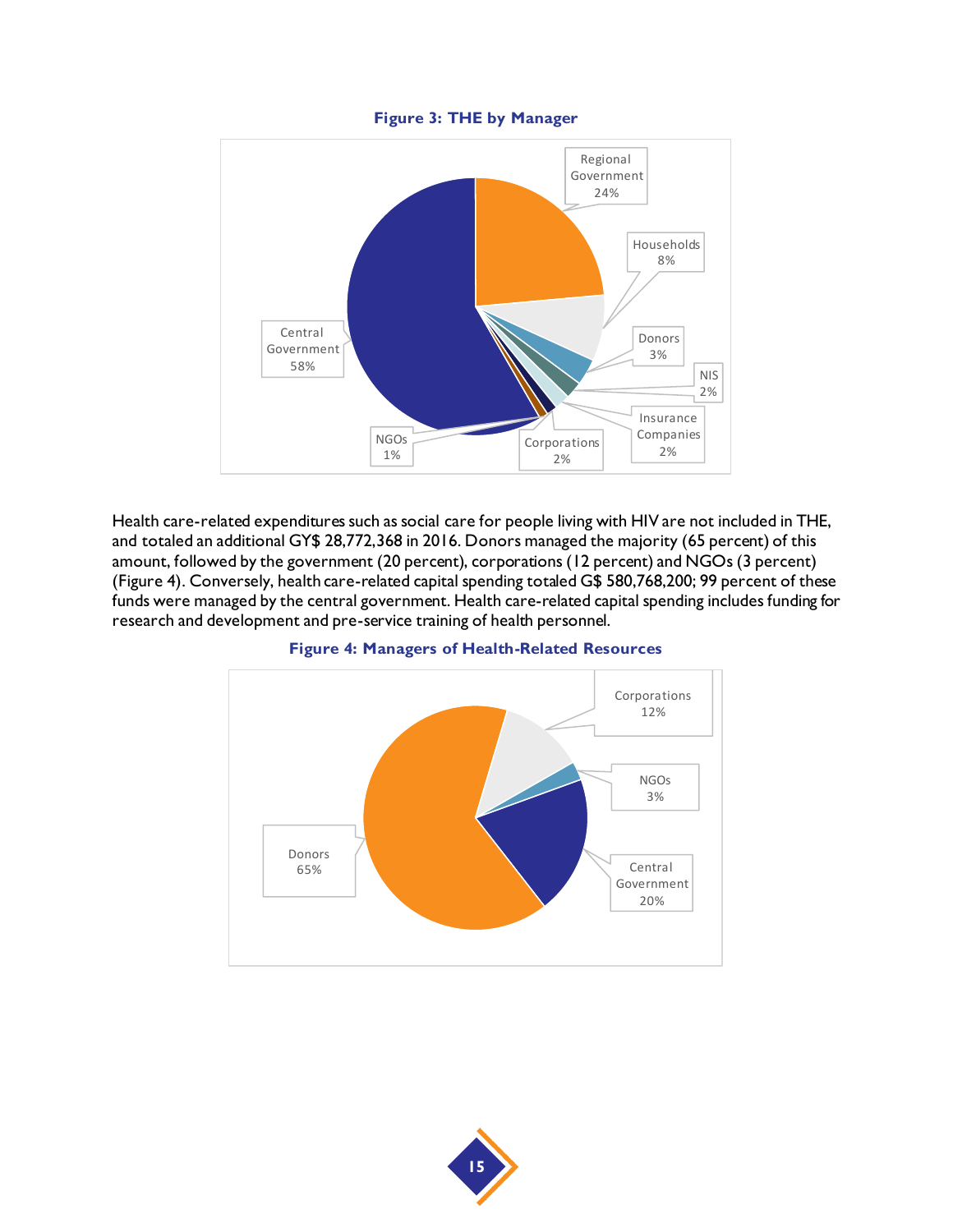#### 2.2.3 Which providers receive funds to deliver care?

Government hospitals and primary level public facilities (which include health centers and health posts) receive the greatest portion of health spending to deliver care, with public hospitals accounting for 40 percent and health centers and health posts accounting for 31 percent of THE [\(Figure 5\)](#page-29-0). Public health centers and clinics are the entry point into the public health care system and the main providers of primary health care. Private hospitals and clinics account for another 7 percent of THE; however, the Health Accounts analysis was unable to disaggregate spending at private hospitals from spending at private primary level facilities.

<span id="page-29-0"></span>



<span id="page-29-1"></span>The health funds that the government contributes are mostly spent at public hospitals, with almost half (49 percent) of government spending being spent at public hospitals [\(Figure 6\)](#page-29-1). Consistent with the overall health spending by provider, 39 percent of government expenditure is at public health centers and health posts, and only 2 percent on providers of preventive care. Health system administration received 5 percent of the government health spending.





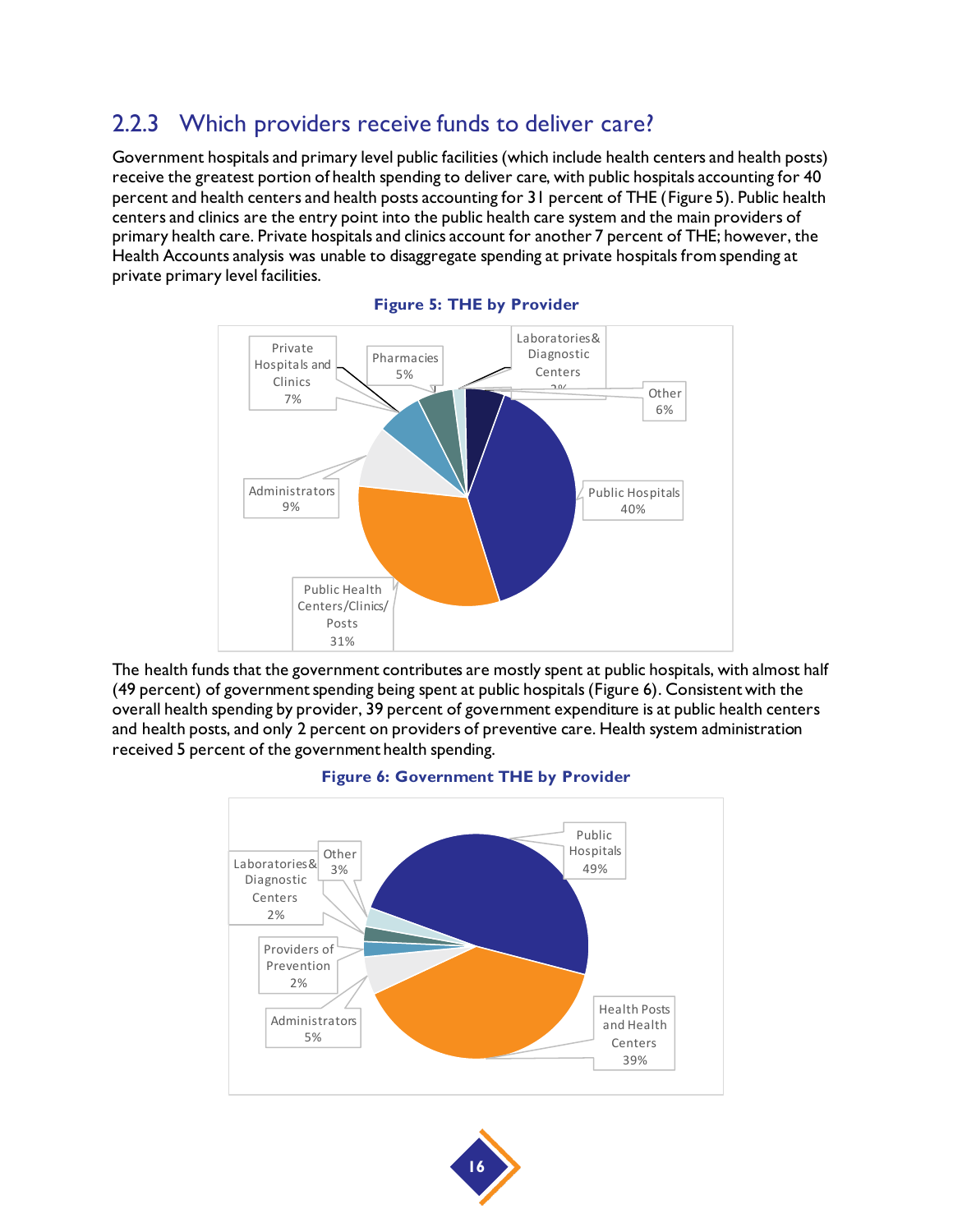#### 2.2.4 On what health services do households spend?

Given the implications of OOP spending for the population's risk of catastrophic financial burden, it is important to understand how households spend their money on health. Household OOP spending is divided between spending at pharmacies, which accounts for the majority of the expenditure (59 percent), and spending at private providers which accounts for 41 percent [\(Figure 7\)](#page-30-0).

<span id="page-30-0"></span>

**Figure 7: Household OOP Spending by Type of Provider**

<span id="page-30-1"></span>An overwhelming majority of household OOP spending goes to pharmaceuticals (59 percent), followed by curative care (37 percent), and only 4 percent spent on prevention [\(Figure 8](#page-30-1)).



#### **Figure 8: Household OOP Health Spending by Function**

With regard to health conditions, 59 percent of household OOP payments go towards NCDs, while one-quarter of OOP spending is for infectious and parasitic diseases (this includes HIV and AIDS).

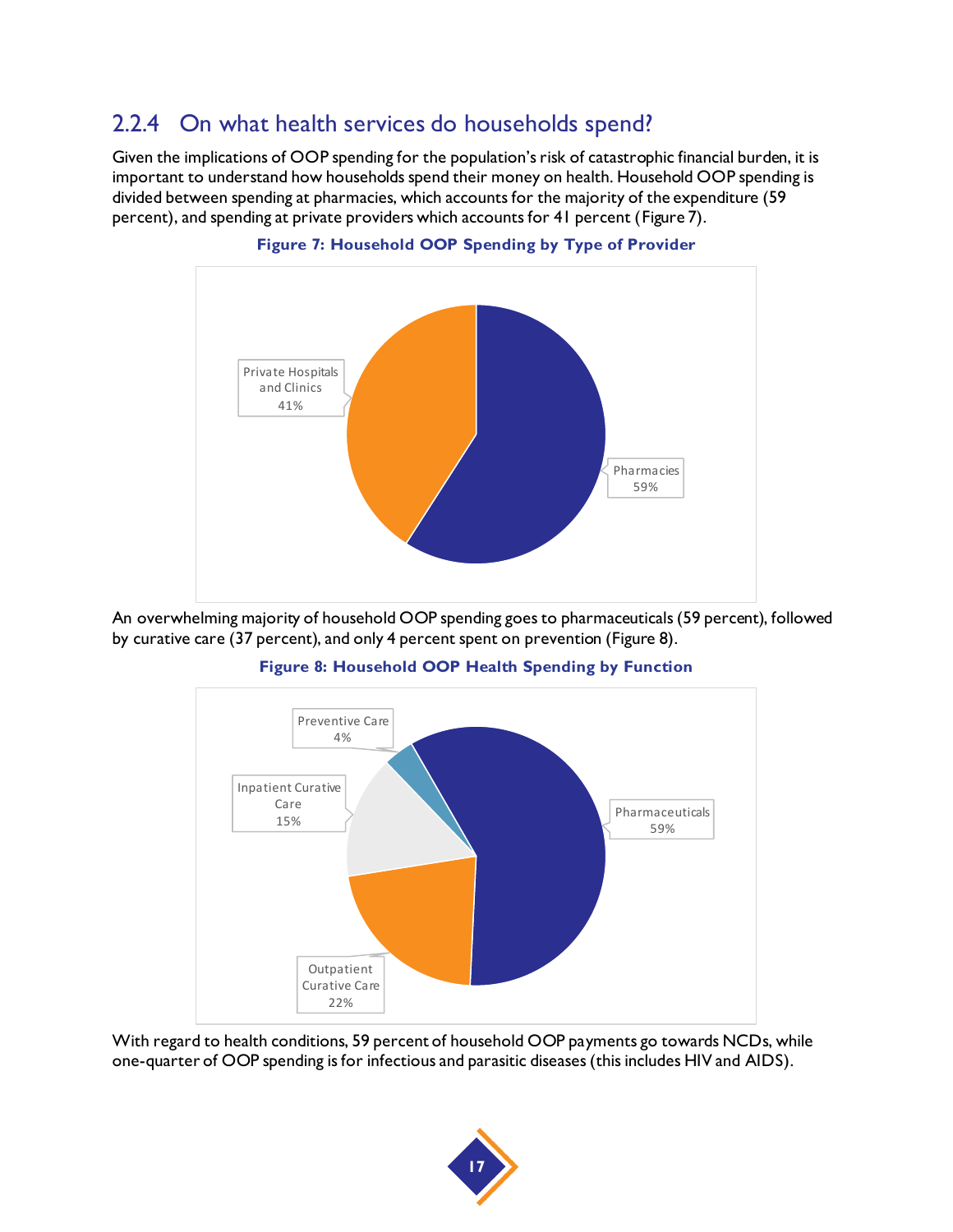<span id="page-31-0"></span>Injuries (12 percent) and reproductive health (4 percent) receive the next highest shares of household spending [\(Figure 9\)](#page-31-0).





#### 2.2.5 On what types of goods and services are health funds spent?

The majority of funds (64 percent) were spent on curative care, while only 19 percent was spent on preventive care. Administration accounted for 8 percent of health spending, while the purchase of pharmaceuticals and laboratory and diagnostic services consumed 5 and 2 percent, respectively, of total health spending.



<span id="page-31-1"></span>

Prevention is defined as the spending used to prevent and detect diseases in their early stages. Of the 19 percent of THE that is spent on prevention, the majority (40 percent) is spent on healthy condition

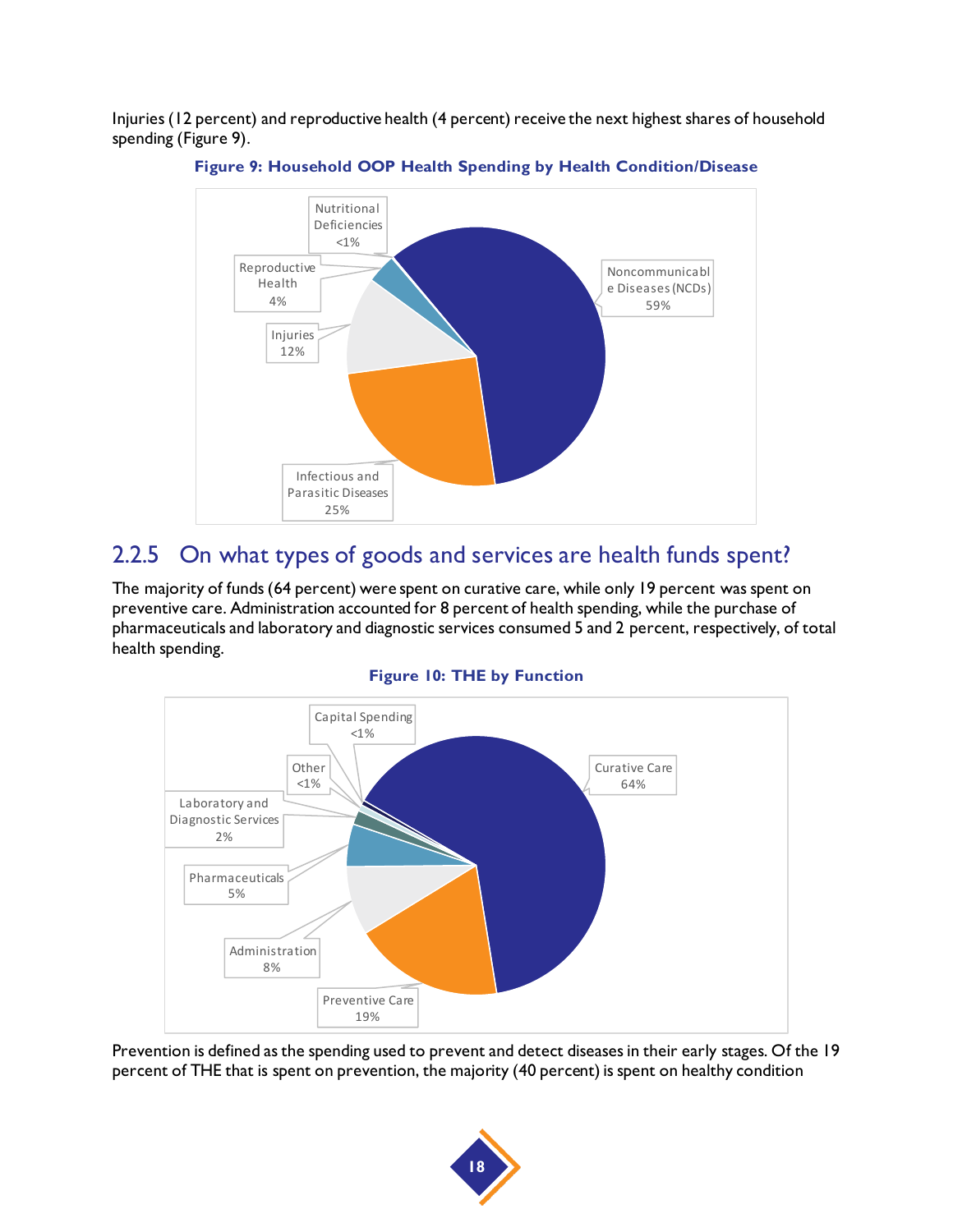<span id="page-32-0"></span>monitoring, with 22 percent going to early disease detection and 13 percent to surveillance and risk/disease control as well as immunization programs.<sup>8</sup>



**Figure 11: Health Spending on Prevention, by Type**

Note[: Figure 11](#page-32-0) only includes spending that comprises the 19 percent of THE spent on prevention.

Of the health spending on prevention, the largest proportion (54 percent) goes to reproductive health which received more than twice the next highest allocation, to HIV and AIDS (21 percent). Non communicable diseases receives only 2 percent of prevention spending.



<sup>&</sup>lt;sup>8</sup> The distinction between healthy condition monitoring programs and early disease detection programs is determined by the type of monitoring or screening. Early disease detection includes screening and diagnostic tests for a disease or health condition before symptoms appear, such as breast cancer screening. Healthy condition monitoring activities target specific conditions or age groups, such as antenatal care.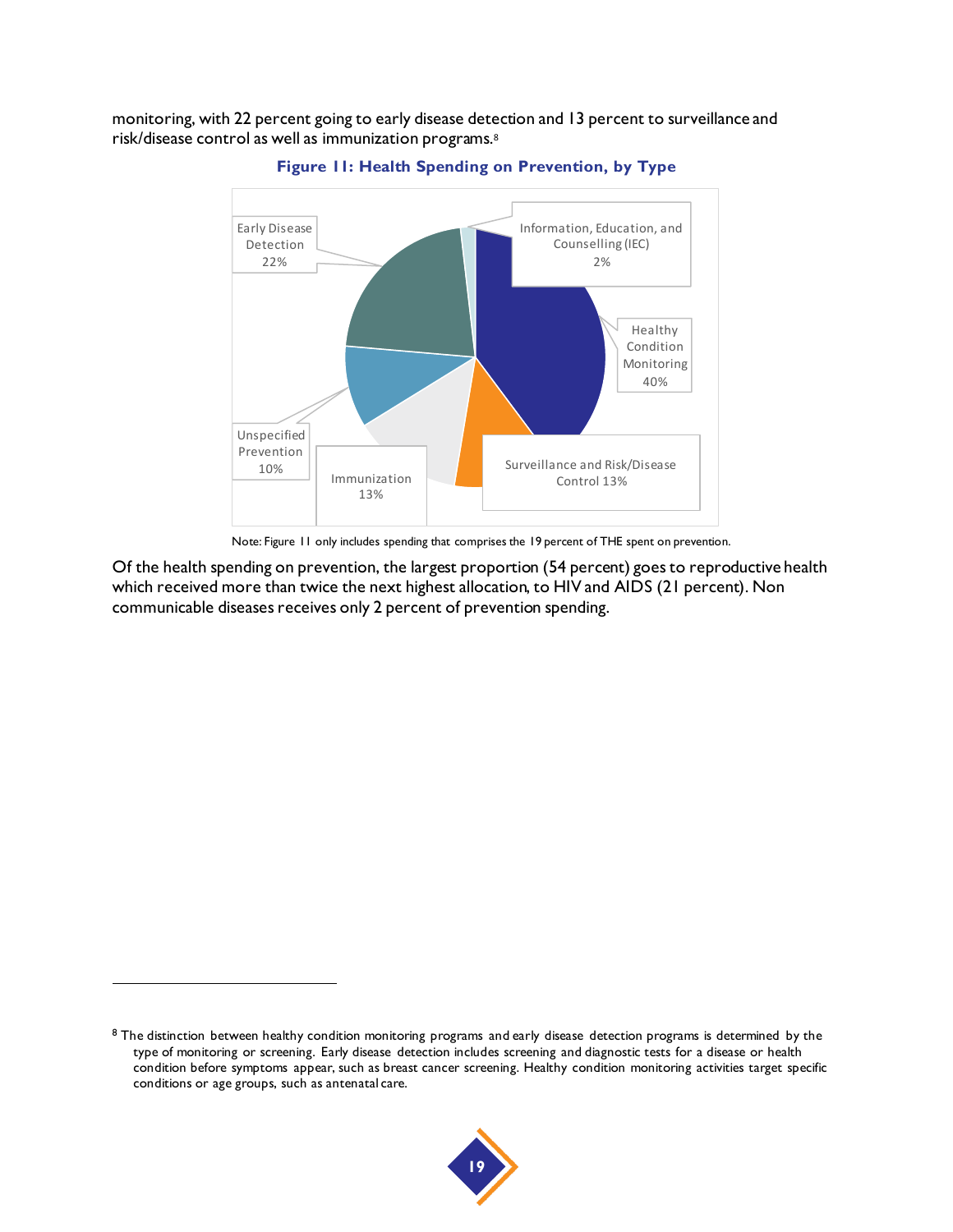<span id="page-33-0"></span>

#### **Figure 12: Prevention Spending, by Disease/Health Condition**

#### 2.2.6 On which diseases and health conditions does Guyana spend?

Non-communicable diseases received the highest allocation of funds, at 34 percent of total health spending, followed by infectious and parasitic diseases (other than HIV), at 22 percent; spending on HIV/AIDS and other sexually transmitted diseases (STDs) represented 8 percent of health spending. These allocations show the commitment the government of Guyana has made to prioritizing communicable diseases. [Figure 13](#page-33-1) shows that 82 percent of spending on NCDs comes from government sources.

<span id="page-33-1"></span>



Addressing the incidence of non-communicable diseases through prevention and control is a priority for Guyana, as is outlined in its National Health Strategy. Recent analysis by the Institute for Health Metrics and Evaluation (IHME) shows that NCDs are the top causes of combined death and disability in Guyana

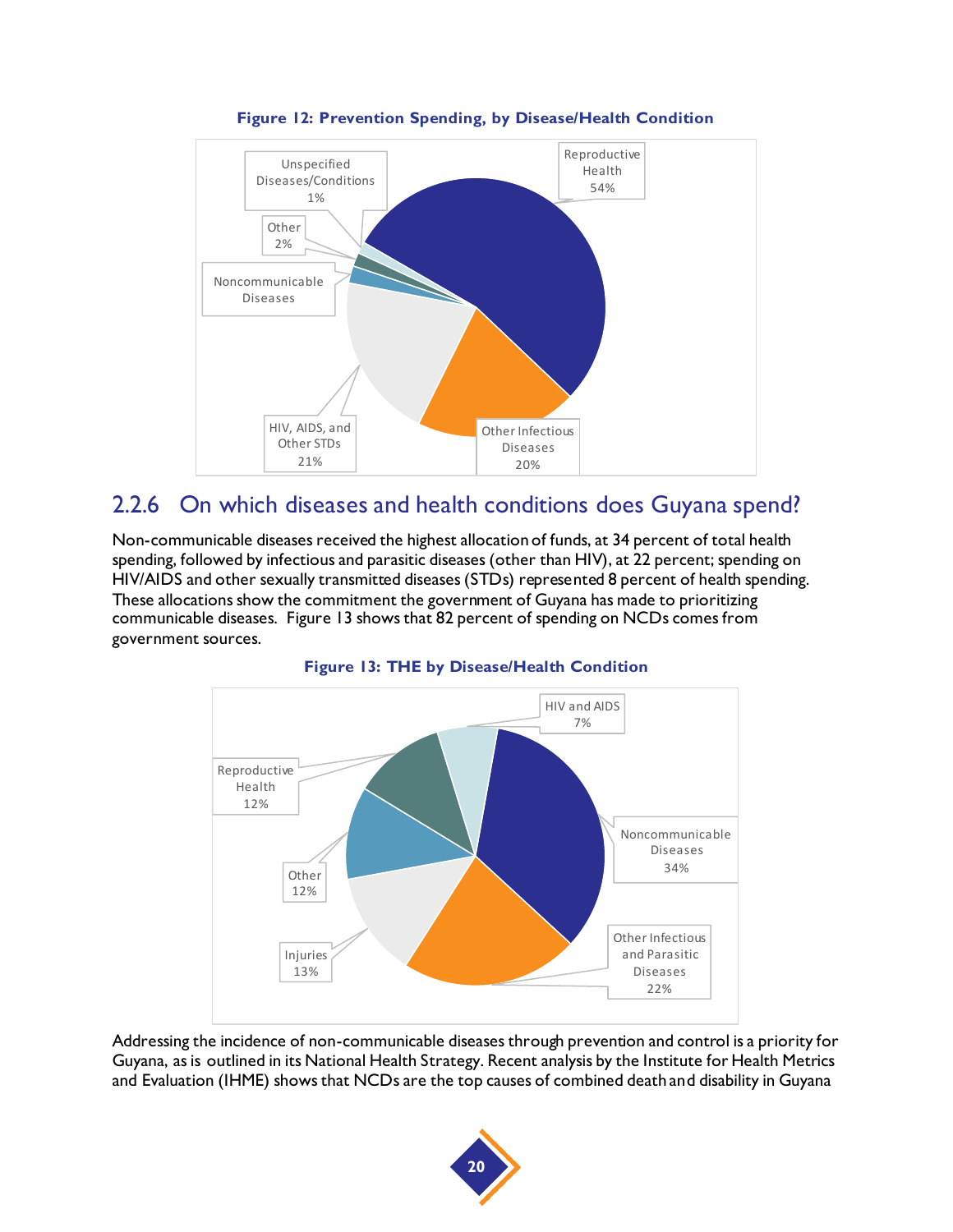[\(Figure 14\)](#page-34-0). Although NCDS receive the largest proportion of health spending, the Health Accounts findings reveal that most of the spending for NCDs is for curative care. In order to lower the incidence of NCDs, increased spending on prevention is needed. A lower incidence of these diseases will result in a healthier population with increased productivity.

<span id="page-34-0"></span>



Source: Institute of Health Metrics and Evaluation 2018: https://vizhub.healthdata.org/gbd-compare/

Note: Diseases and conditions in blue represent noncommunicable diseases, the red represents infectious diseases, and the green represents injuries. Darker shades indicate larger increases in disability-adjusted life years (DALYs). Therefore, this figure illustrates NCDs' dominant burden of disease.

Note: ASD: Autistic spectrum disorders; CKD: Chronic kidney disease; CMP: Cardiomyopathy and myocarditis; COPD: Chronic obstructive pulmonary disease; HTN HD: Hypertensive heart disease; IHD: Ischemic heart disease; Iron: Iron deficiency anemia; LF: Lymphatic filariasis; LRI: Lower respiratory infections; Mech: Exposure to mechanical forces; MSK: Musculoskeletal disorders; NN: neo-natal; PEM: Protein-energy malnutrition; PUD: Peptic ulcer disease; SIDS: Sudden infant death syndrome; RHD: Rheumatic heart disease.

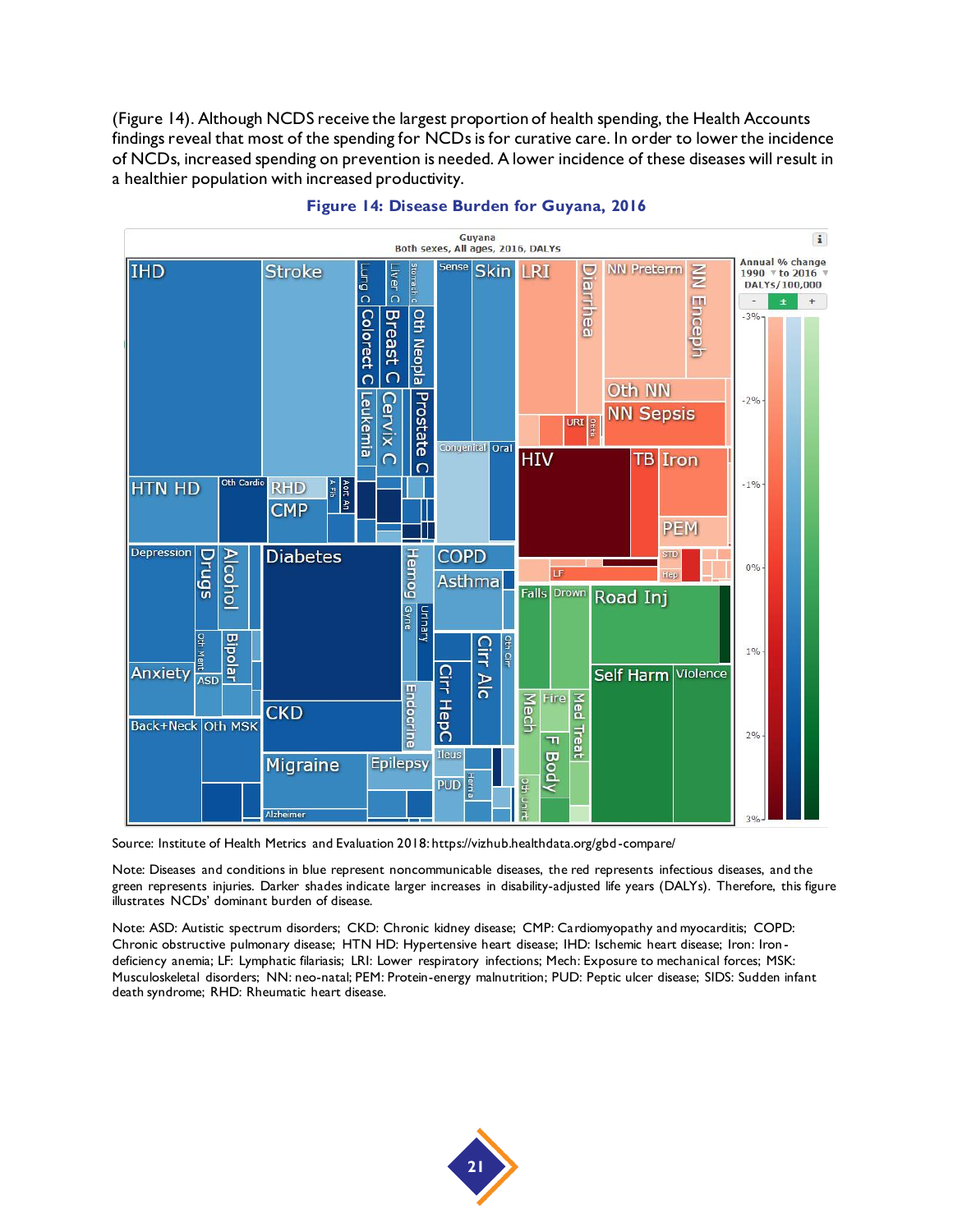## 2.3 Analysis of HIV and AIDS spending

This section discusses the subset of health spending that goes to HIV and AIDS health goods and services only. Total spending for HIV in 2016 was G\$ 2,148,441,290.

#### 2.3.1 Who is funding HIV and AIDS health goods and services?

<span id="page-35-0"></span>The government provides the majority of current health spending on HIV and AIDS, followed by donors (62 and 35 percent, respectively); NGOs, corporations, and households comprise the remaining sources, each contributing less than 1 percent of HIV spending.



**Figure 15: HIV and AIDS Current Health Spending by Source of Financing**

#### 2.3.2 Who is managing funding for HIV and AIDS?

The central government manages more than half of HIV and AIDS spending (53 percent), with regional government and donors managing similar shares (18 percent and 17 percent, respectively). NGOs manage 10 percent of current health spending on HIV and AIDS. Of note is that the government and NGOs manage larger proportions of HIV and AIDS current health spending than they contribute, while donors manage a smaller proportion than they contribute; this suggests that more than half of HIV and AIDS current health spending that comes from donors is managed by NGOs or the government.

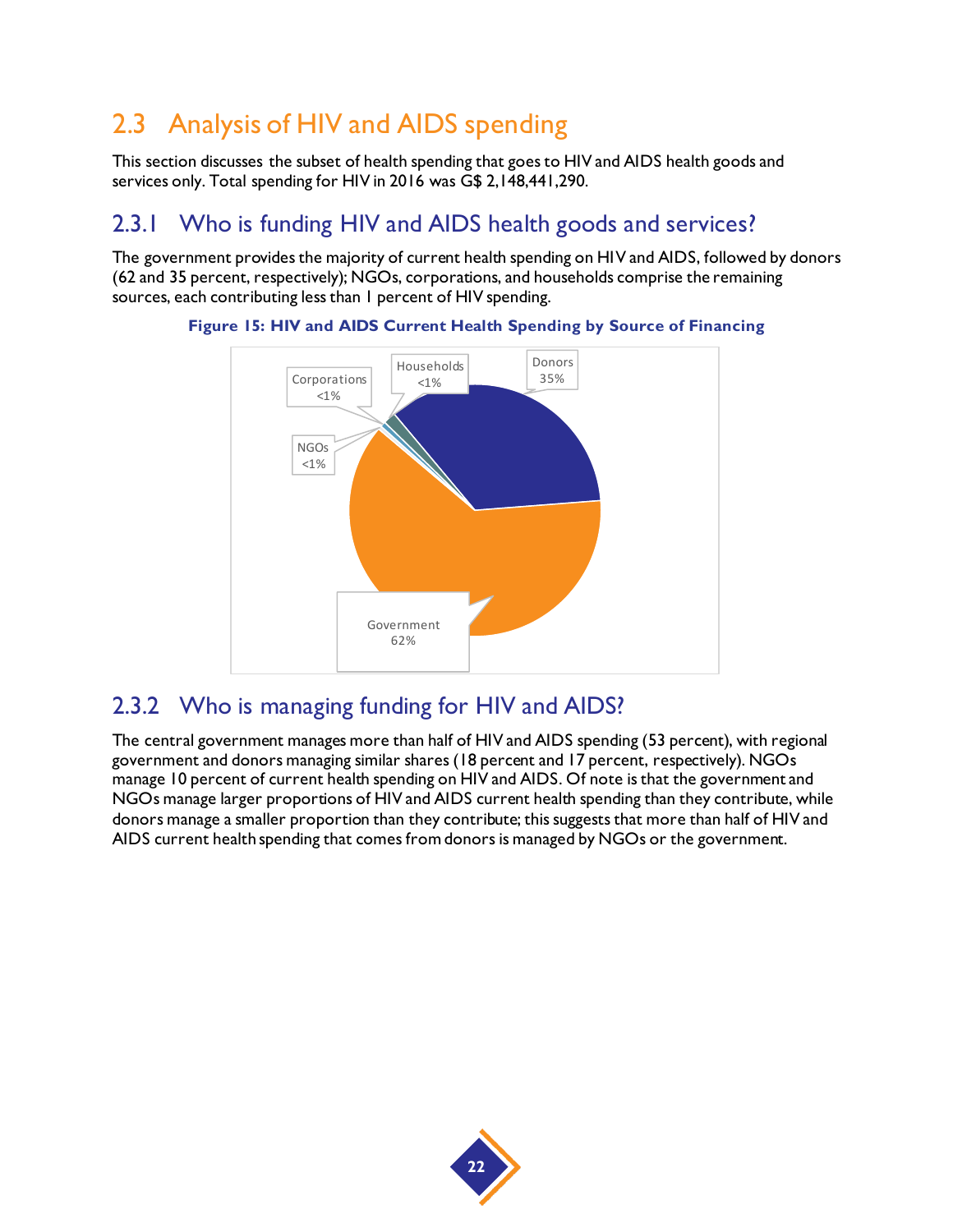<span id="page-36-0"></span>

#### **Figure 16: HIV and AIDS Current Health Spending by Manager**

#### 2.3.3 Who uses health funds to deliver HIV and AIDS services?

28 percent of HIV and AIDS current health spending was incurred at public hospitals, while 25 percent was spent at public primary level facilities (health centers and clinics). 7 percent of HIV and AIDS current health spending happened at private hospitals and clinics; the Health Accounts analysis was not able to disaggregate the distribution between private hospitals and private primary level facilities ( [Figure](#page-36-1)  [17\)](#page-36-1). Administration consumed 25 percent of HIV health spending, an amount much higher than the proportion of THE spent on administration (8 percent[, Figure 10\)](#page-31-1), suggesting that there may efficiencies to be gained by streamlining administration and management of HIV-related services. Only 3 percent was spent on providers of prevention services.

<span id="page-36-1"></span>

#### **Figure 17: HIV and AIDS Current Health Spending by Provider**

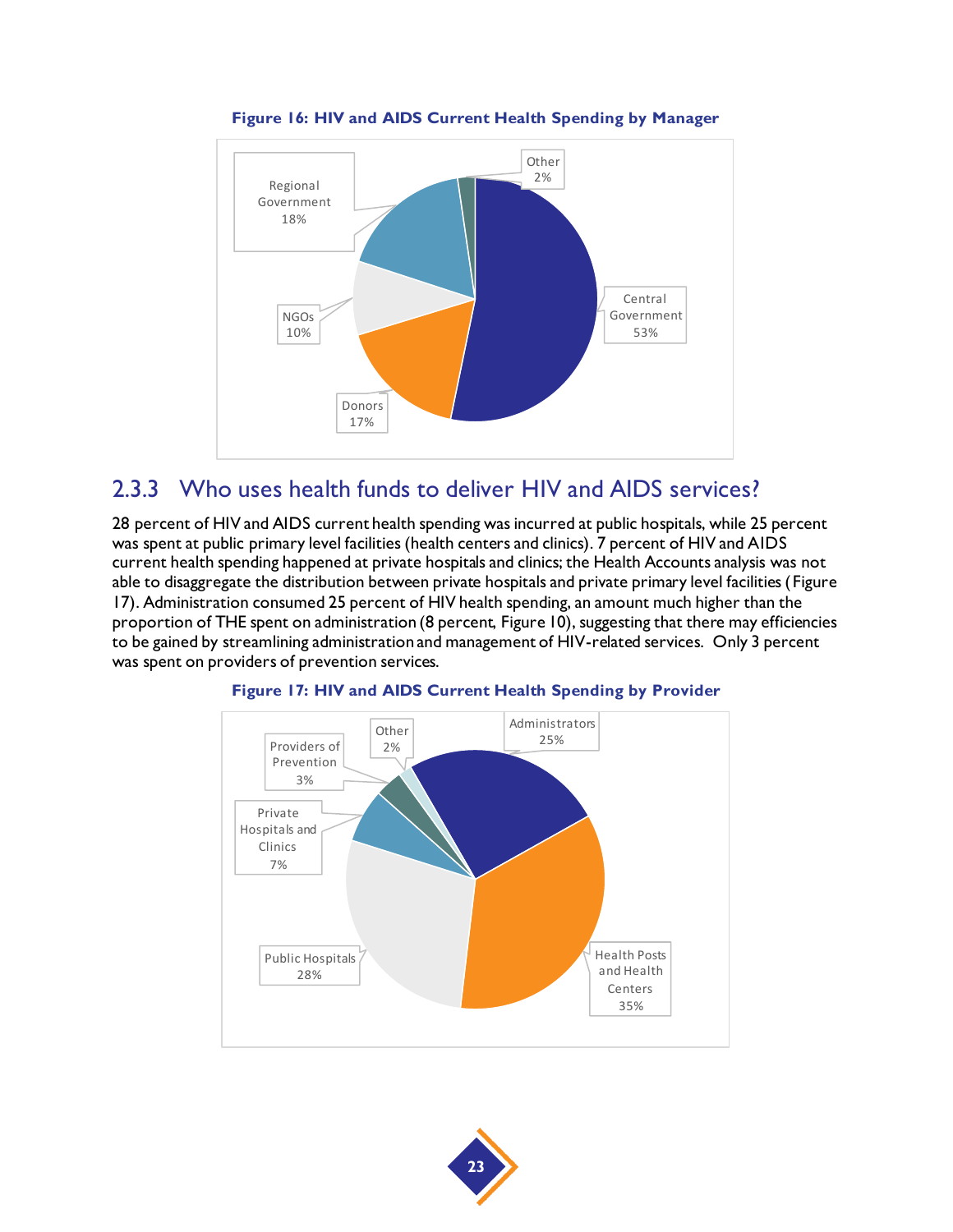#### 2.3.4 What types of HIV and AIDS health goods and services are purchased?

The majority of HIV and AIDS current health spending goes towards prevention, which includes activities such as voluntary counseling and testing, distribution of condoms, and information, education and communication (52 percent[, Figure 18](#page-37-0)). Spending for the prevention of HIV and AIDS remains higher than the overall spending on prevention for all diseases combined. Curative care for HIV and AIDS, which includes antiretroviral therapy (ART), accounts for 21 percent. Administration represents 25 percent of HIV and AIDS spending. Compared with general health spending, where the share of THE spent on administration is 8 percent, the proportion of HIV spending spent on administration is high.



<span id="page-37-0"></span>

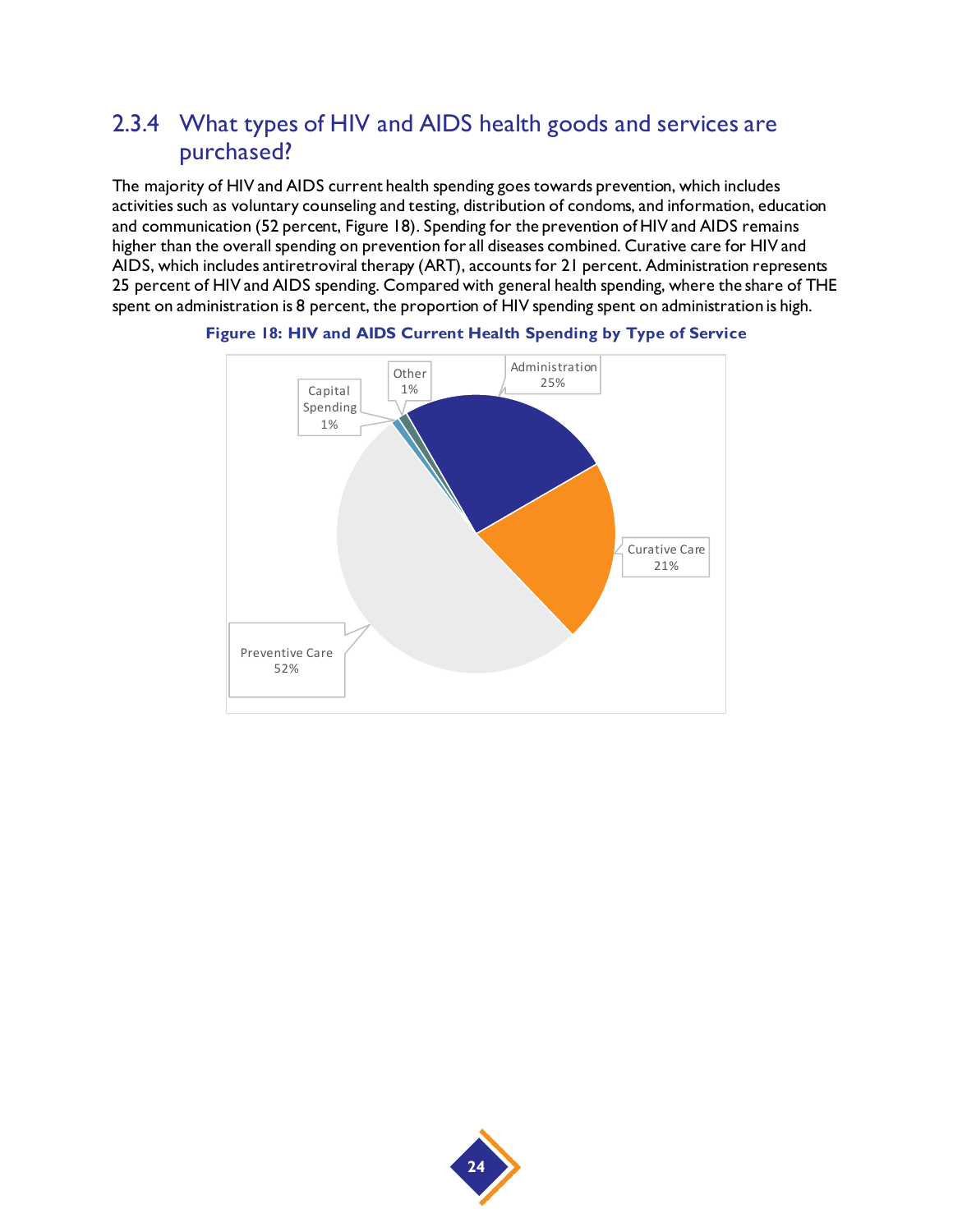# 3. POLICY IMPLICATIONS AND RECOMMENDATIONS

Based on the findings and policy implications of the 2016 Health Accounts exercise, the Health Accounts technical team makes the following recommendations:

#### 3.1 Assess the efficiency and sustainability of domestic health financing

#### 3.1.1 Explore the fiscal space for increasing health spending

Of countries in the Caribbean region that have conducted HA studies since 2011, Guyana has the largest government contribution to health spending.9 With the government providing 81 percent of THE, household OOP household OOP spending is relatively low (8 percent), as is underscored by regional comparisons that show show household spending in Guyana to be lower than that of neighboring countries [\(](#page-25-0)



<sup>9</sup> See Annex A of this report for data on government contribution to THE in Suriname, Trinidad and Tobago, Barbados, and St. Vincent and the Grenadines.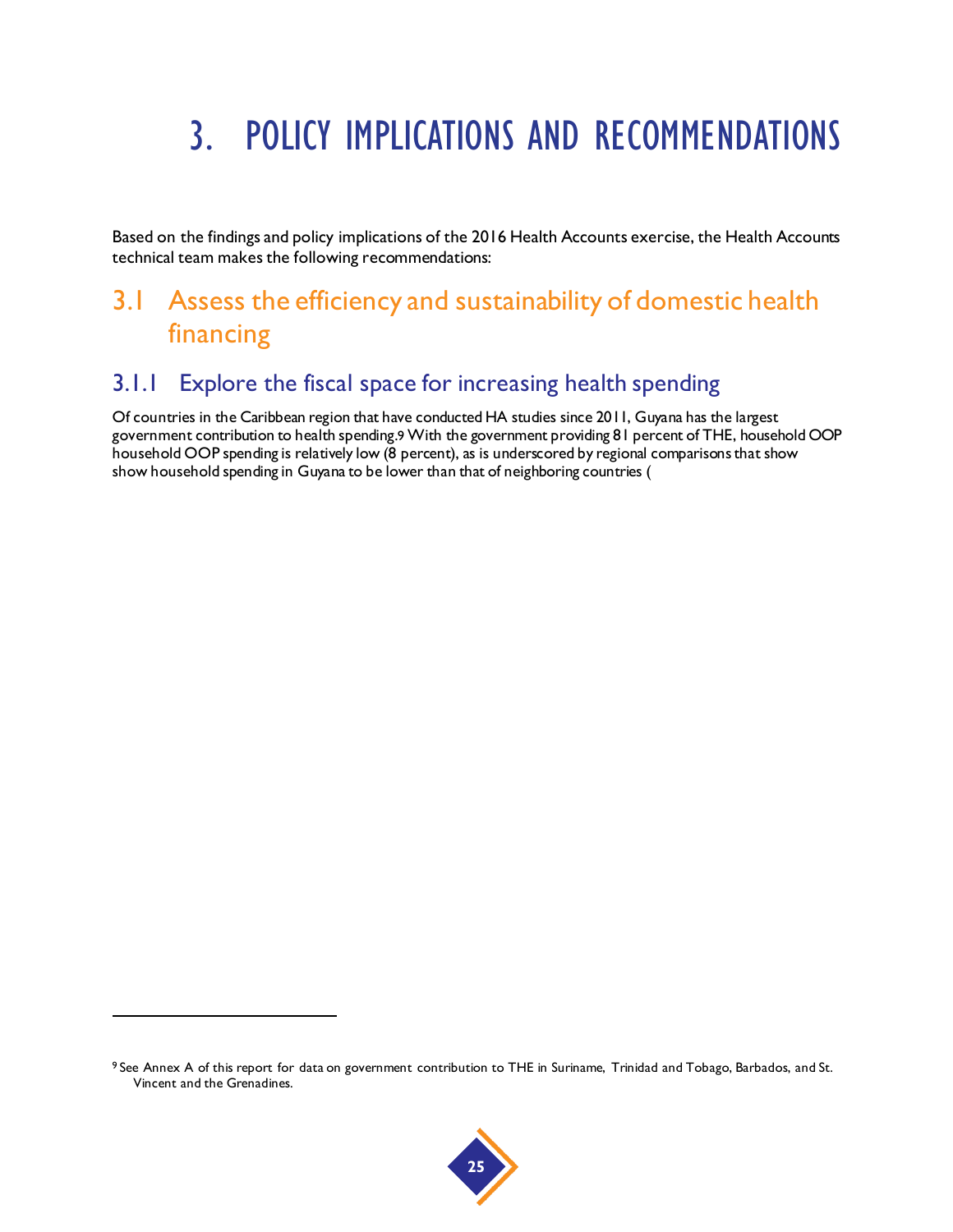[Figure 1](#page-25-0)). Guyana's OOP spending falls well within the WHO-recommended threshold of 20 percent of health expenditure for achieving UHC and the SDGs, including financial risk protection (Xu, Ke et al. 2010).

In addition to these positive findings regarding government spending on health, the HA results also suggest that there might be room to further increase government health spending in Guyana: THE as a percentage of GDP (4 percent) is the lowest among comparator countries, and the government contributes the second-lowest proportion of its overall budget to health (9 percent); see Annex A for additional details. Government health spending as a percentage of GDP (4 percent) also lags behind the PAHO/WHO recommendation of 6 percent (Xu, Ke et al. 2010). Furthermore, Guyana's THE per capita (US\$ 186) is the lowest of the comparator countries in Annex A.

These findings highlight the need for a fiscal space analysis to investigate the possibility of increasing overall health spending. In particular, a fiscal space analysis could suggest ways the government can create room within the national budget for additional spending on health. International evidence suggests that increasing the government health budget through reallocation of domestic resources has the best potential to increase health expenditure, and that achieving this goal requires robust evidence for budget negotiations, including from HAs and fiscal space analysis (Gheorghe 2016).

#### 3.1.2 Increase access to care by improving allocative efficiency

A comprehensive assessment of the allocative efficiency of health spending could inform decisions about prioritization of health programs and domestic resource mobilization. This requires the MOPH to understand whether its health spending is sufficient and equitable across the population, including the extent of unmet health needs, where and how health services are being utilized, and the nature of any barriers to accessing and paying for health services.

The Health Accounts results provide a potential entry point for an assessment of allocative efficiency by providing data on the level of care and they type of health services provided. For example, the Health Accounts found that at least 40 percent of THE funds care at hospitals, while at least 31 percent funds care at primary level facilitie[s Figure 5\)](#page-29-0).  $10$  The Health Accounts data on the type of care provided similarly suggests that Guyana could improve the allocative efficiency of health services by re-distributing resources from curative care to prevention: in 2016 64 percent of THE funded curative care compared to 19 percent that funded preventive care [\(Figure 10](#page-31-1)).

Health services offered at primary level facilities are generally more accessible to the Guyanese population than services offered at hospitals. Therefore, future studies should investigate the equity, accessibility, and efficiency of health service provision and maximize the impact of health spending. These future studies may identify potential efficiency gains for the allocation of resources that fund health care goods and services.

This recommendation is consistent with the goal of the National Health Strategy (Health Vision 2020) to reduce health inequities through a renewed focus on primary health care delivered through integrated health service delivery networks. The national strategy further recognizes the need to mobilize and reorient resources to address the needs of the most populations in rural and interior locations, whose health outcomes may lag behind national levels. To improve the quality and accessibility of services in remote areas, the MOPH should consider allocating a greater portion of its resources to the primary



<sup>&</sup>lt;sup>10</sup> The Health accounts could not disaggregate an additional 7 percent of THE, which was spent at private facilities and includes hospitals and primary level facilities.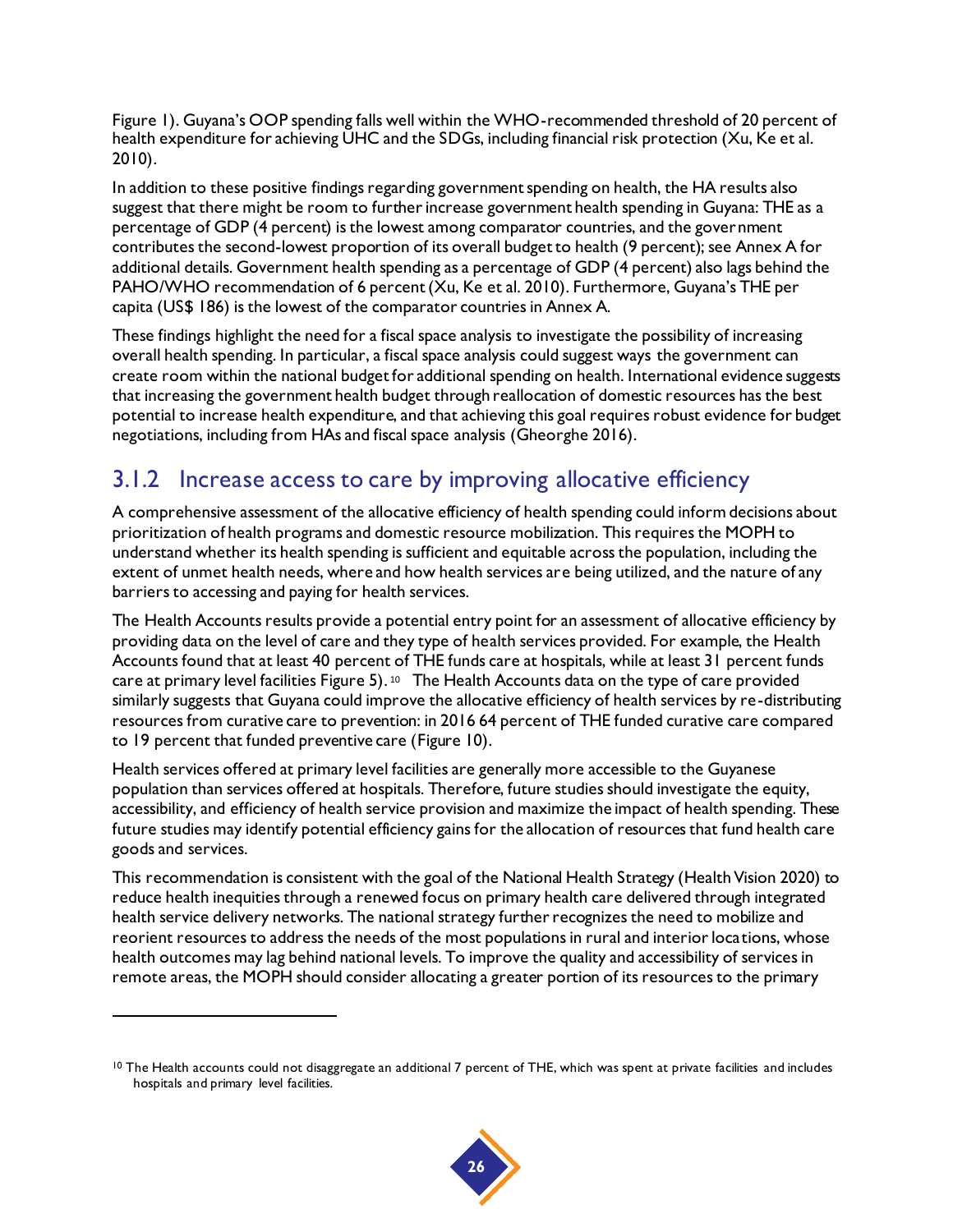health care level. By increasing spending on health services at primary level facilities, Guyana may also be able to reduce the burden of NCDs, and thereby improve the quality of life of the population while reducing the overall cost of care.

#### 3.1.3 Increase domestic resources for HIV and AIDS

The Government of Guyana has been working to ensure the sustainability of the national HIV response, including increasing financing for HIV from the national budget. It is expected that Guyana will have to further increase domestic spending to offset an additional imminent decreases in funding from Global Fund to fight AIDS, TB and Malaria (GFATM) and the United States Government President's Emergency Plan for AIDS Relief (PEPFAR). This is supported by the Health Accounts data, which demonstrate that donors contribute 35 percent of health funding for HIV and AIDS, compared to the 6 percent of THE contributed by donors; meanwhile, the government contributes 81 percent of THE, compared to 62 percent of health spending on HIV and AIDS [\(Figure 2](#page-27-0) an[d Figure 15\)](#page-35-0).

Achieving HIV targets will require further increases in domestic financing alongside efforts to optimize resource use through continuation of donor-funded programming and expansion of treatment services for a Treat All approach. Guyana's commitment to Treat All, even in the context of declining external financing, recognizes that increased financial investment in the short-term will yield long-term economic benefits from reductions in transmission. In order to achieve expansion of the treatment program with domestic resource mobilization, the government may consider diversifying domestic revenue sources for HIV, such as dedicated taxes, revenue from specific selected activities or leveraging private sector resources.

#### 3.1.4 Diversify health financing mechanisms that pool risk across the population

As the government seeks to increase the fiscal space for domestic funding for health, it is important to ensure that OOP spending does not increase because when households bear the full cost of health goods and services at the time of care, there is potential for the financial burden to become catastrophic. 11 In Guyana, insurance companies and NIS manage only 4 percent of THE combined, with the remaining THE managed either by the government, households, donors, corporations, or NGOs [\(Figure 3\)](#page-28-0). Therefore, while the risk pooling in Guyana is high due to the low OOP spending and high proportion of funds managed by the government relative to other Caribbean countries (Annex A), Guyana may be able to increase financial risk protection by diversifying financing mechanisms. Mechanisms that pool risk across a large group of individuals can ensure that those who cannot afford health care and are most sick receive support from those who are wealthier and less sick. Risk pooling reduces the risk of individuals incurring catastrophic health expenditure as a result of seeking health care and ensures equity in paying for health care, as it determines the extent to which individuals will bear financial burdens when they require health care.

Increasing the role that companies play in financing health and managing resources would increase the diversity of risk pooling mechanisms. In Guyana, private corporations contribute only 4 percent and manage 1 percent of THE [\(Figure 2](#page-27-0) an[d Figure 3\)](#page-28-0). The current low level of contributions from private corporations to health represents an opportunity to diversify the source and management of health

 $11$  Catastrophic health expenditure occurs when OOP spending for health exceeds 40 percent of a household's non-subsistence spending.

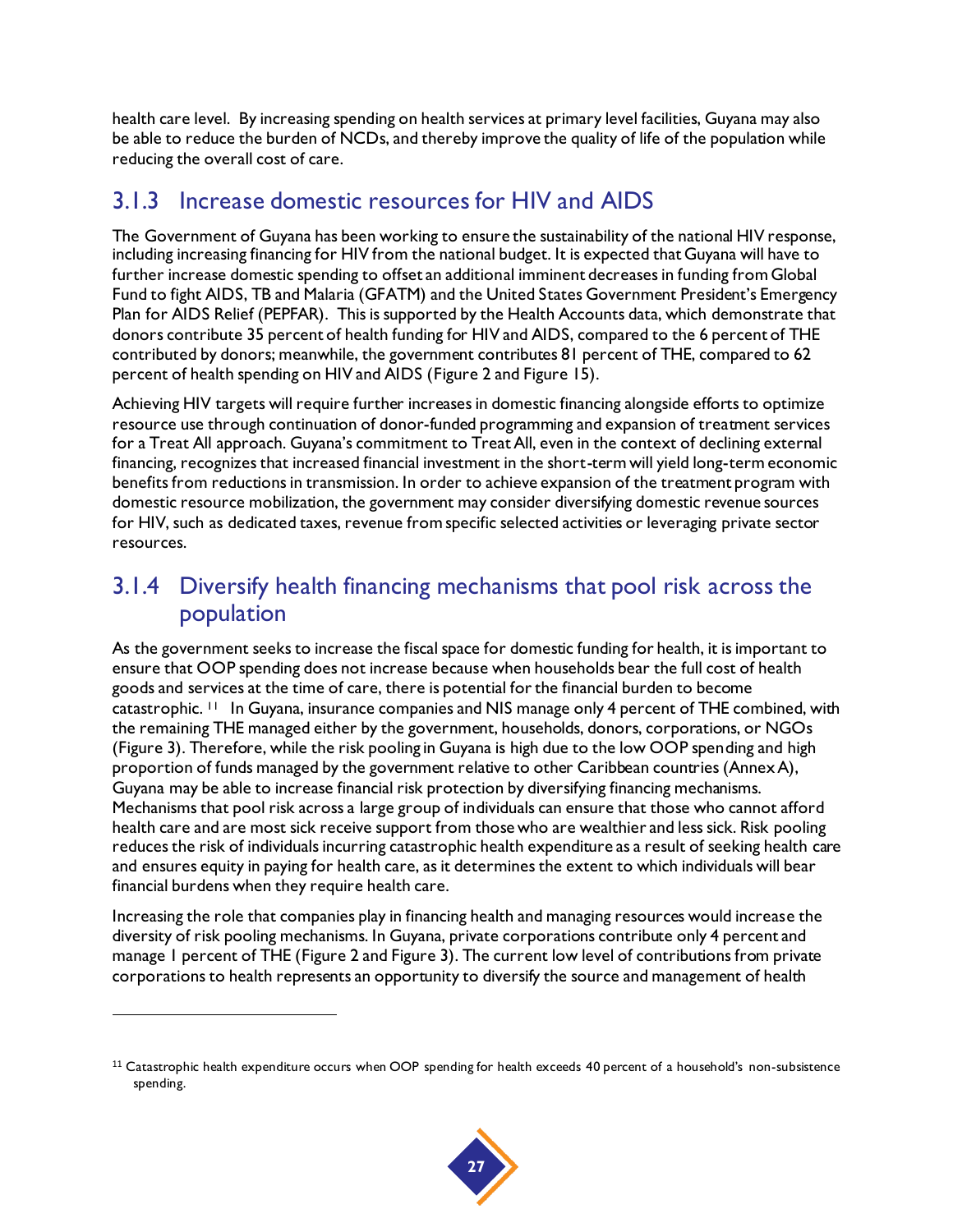funding and strengthen companies' involvement. In the country's efforts to achieve UHC, the government should further evaluate and engage the private sector as a source of additional health financing. The Guyana National Health Strategy reports that over the period 2008-2012, private sector spending was notable for being the only source that showed consistent real growth. This suggests that opportunities may exist for more strategic engagement of the sector.

#### 3.2 Allocate more funding to prevention of NCDs

The vast majority of health spending is on curative care (64 percent of THE), and only 19 percent on prevention. While the HA results show a high level of spending on NCDs relative to other health issues, NCDs only receive 2% of the spending dedicated to prevention [\(Figure 12](#page-33-0)). There is therefore room to align curative and preventive spending on NCDs to better support Guyana's commitment to reduce the burden of NCDs by scaling up health promotion and interventions to address modifiable risk factors (Guyana Ministry of Public Health 2013). Because NCDs are a major cause of morbidity and mortality in Guyana, improving the impact of prevention efforts will also reduce the demand and costs of health services, in addition to improving the quality of life of the population.

#### 3.3 Strengthen financial and programmatic commitment to HIV prevention services

HIV prevention spending currently exceed UNAIDS recommendations for 25% of the HIV budget (UNAIDS 2016). It is important to note that the HA considers the provision of antiretroviral therapy to be curative care, and the 2016 findings do not yet reflect the impact of Guyana's commitment to Treat All. The share of prevention spending is, therefore, likely to decrease as resources are channeled to expand the treatment program. Further, declining donor funding jeopardizes CSO-implemented prevention programs for key populations, as the national budget does not include funding for CSOs (Cenac et al. 2017; Health Policy Project 2016). Shifting resources away from prevention is likely to have a detrimental impact on the HIV program. Ensuring a high-impact prevention approach that reaches key populations at higher risk of HIV transmission, even while the country expands treatment, is critical for controlling the HIV epidemic. Further investigation of the efficiency and impact of prevention spending is therefore recommended to inform efforts to ensure continued availability of a range of effective prevention interventions. As a start, there is a need to better understand the distribution of HIV prevention spending by type of service. An assessment of the potential impact of introducing innovative approaches such as pre-exposure prophylaxis (PrEP), as part of robust program of combination prevention, as well as an investment case to demonstrate the value of the work of CSOs, should also be considered (Via Libre 2017).

#### 3.4 Strengthen the Health Information Management System (HIMS)

Guyana's commitment to achieving the SDGs and UHC requires the capacity to monitor progress towards these goals. This HA exercise has demonstrated that tracking detailed spending is feasible. However, if spending is to be tracked in a regular, accurate, and timely manner, it is important for the

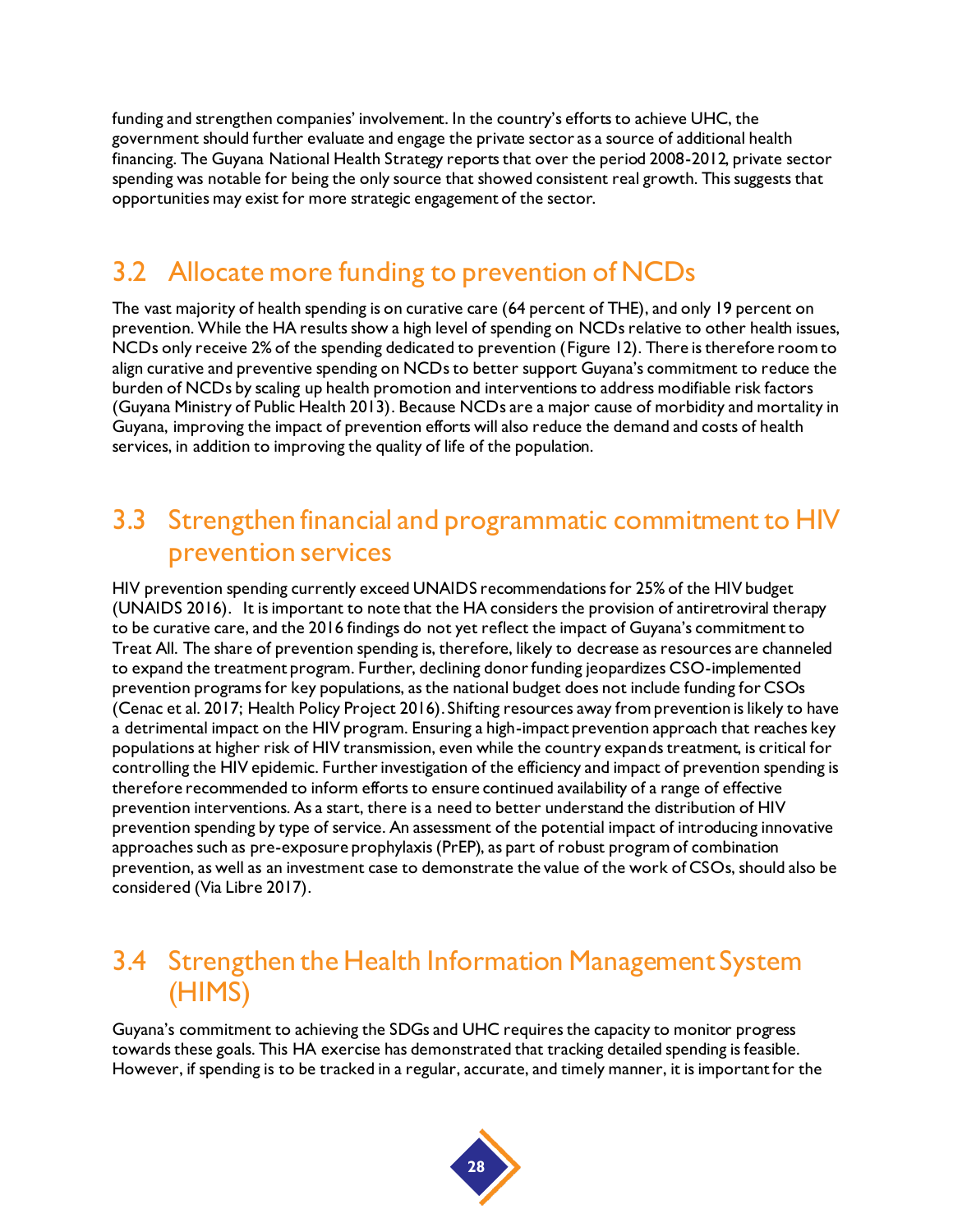government to provide better documentation and availability of utilization and expenditure data. The HIMS can be improved and updated with the development of standardized reporting requirements for health utilization data that enable it to be collected and stored centrally. This should include reporting from the private sector and NGOs, to ensure that interventions are coordinated. Strengthening a standardized and consolidated approach is critical for a comprehensive picture of use of health services in Guyana. Ensuring that the HIMS properly records health service utilization and provides financial data will facilitate improved planning and programming, including though production of HA to inform policy discussions. The ultimate goal is that data for policy analysis purposes can generate the evidence required, linking expenditure with utilization and health outcomes throughout the health system.

#### 3.5 Institutionalize Health Accounts to ensure timely and regular data for decision-making

Ensuring adequate financial and technical resources for Health Accounts can facilitate the regular production of expenditure estimates to inform policy and planning. A Ministry of Public Health budget line item for Health Accounts can ensure the financial resources needed for the exercise. Data collection in particular is time consuming and requires adequate resources that are allocated in a timely manner.

The current exercise included strengthening the capacity of the Technical Team to understand and implement the SHA 2011 framework. In the next round of Health Accounts, increased involvement of the team in the final stages of analysis and report writing will prepare them for future exercises.

The Technical Team convened on a regular basis to advance the Health Accounts exercise. It was difficult for the members to dedicate time for these meetings given their busy work schedules. For future exercises, the MOPH, with an eye on institutionalizing Health Accounts, would benefit from creating an official mandate that commits personnel and funding to produce and analyze Health Accounts on a regular basis.

Early and strong engagement of key stakeholders from both the public and private sector is critical for Health Accounts exercises. Getting stakeholders involved through the Steering Committee from the beginning and defining their roles and responsibilities can augment the HA production process.

Attendance at the launch event of key stakeholders from the private sector including NGOs, employers, and insurance companies, could help participants understand the importance and utility of data generated by a Health Accounts exercise and thereby improve survey completion rates. National umbrella organizations such as those for private employers and insurance companies should be encouraged to be accountable and play an active role in promoting and facilitating the HA data collection in their respective sectors.

Regular meetings of the Health Accounts Steering Committee can improve political will, ownership over the Health Accounts results, and engagement of stakeholders in the country. Ensuring that the Steering Committee is comprised of members that can facilitate data collection (for example from employers, insurance companies, the Ministry of Finance, and other government agencies or ministries) can also be helpful, especially when the Technical Team faces challenges in obtaining data in a timely manner.

Stakeholder engagement also includes inviting all key stakeholders to participate in the HA dissemination event, and sharing the results of the HA exercise with these entities so that they can see how the data are presented and used.

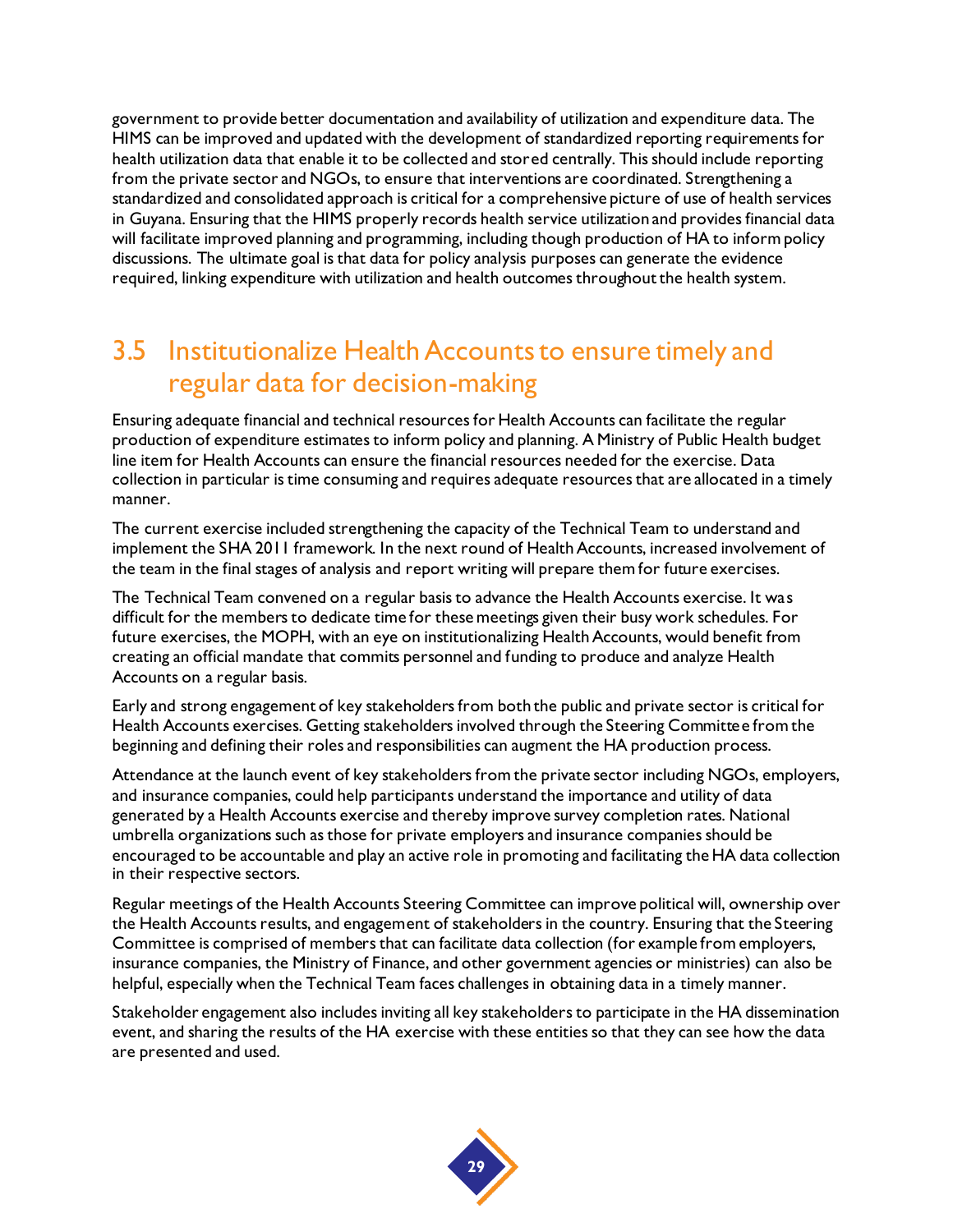# ANNEX A: KEY HEALTH INDICATORS FOR GUYANA AND COMPARATOR COUNTRIES

|                                                                 | Guyana<br>(2016) | <b>Suriname</b><br>(2016) | <b>Barbados</b><br>(2016/17) | <b>Trinidad</b><br>and<br><b>Tobago</b><br>(FY 2015) | <b>St. Vincent</b><br>and the<br><b>Grenadines</b><br>(2012) |
|-----------------------------------------------------------------|------------------|---------------------------|------------------------------|------------------------------------------------------|--------------------------------------------------------------|
| THE per capita (US\$)                                           | <b>US\$ 186</b>  | <b>US\$ 362</b>           | US\$ 1,143                   | US\$ 1,167                                           | <b>US\$ 991</b>                                              |
| THE as % GDP                                                    | 4%               | $6\%$                     | 7%                           | 7%                                                   | 5%                                                           |
| Government health<br>spending as % THE                          | 81%              | 54%                       | 52%                          | 59%                                                  | 72%                                                          |
| Government health<br>spending as % total<br>government spending | 10%              | 13%                       | 8%                           | 9%                                                   | 15%                                                          |
| <b>OOP</b> spending as % THE                                    | 8%               | 22%                       | 42%                          | 40%                                                  | 14%                                                          |

Sources: The Suriname data were obtained from the 2016 Health Accounts Report; the Trinidad and Tobago data were obtained from the FY 2015 Health Accounts Report; the Barbados data were obtained from the 2016/17 Health Spending Estimation; and St. the Vincent & the Grenadines data were obtained from Annex A of the Barbados 2012-13 Health Accounts Report.

Note: The health expenditure figures for St. Vincent comprise CHE only.

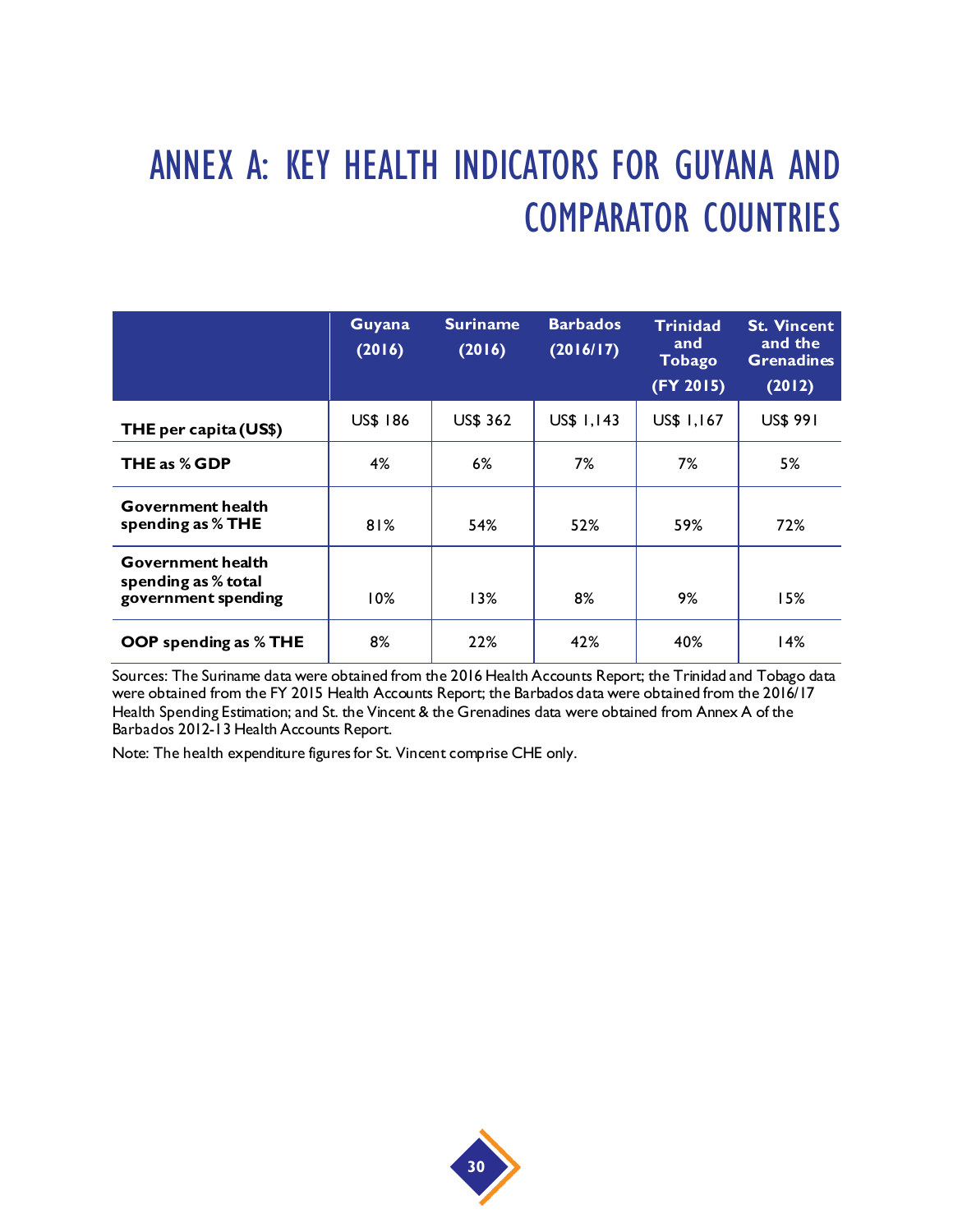## **REFERENCES**

- Bank of Guyana. 2017. 2016 Annual Report. Georgetown, Guyana. Accessed August 23, 2018 from: https://www.bankofguyana.org.gy/bog/images/research/Reports/ANNREP2016.pdf.
- Barbados Ministry of Health. December 2014. Barbados 2012-13 Health Accounts Main Report. Bridgetown, Barbados.
- Bhuwanee, Karishmah. 2018. Barbados 2016/17 Health Spending Estimation: Final Results. Bethesda, MD: Health Finance & Governance Project, Abt Associates Inc.
- Cenac, Veronica S.P., Sandra McLeish, and Ronald MacInnis. 2017. Legal and Regulatory Framework for Social Contracting in Guyana: Desk Review and Social Contracting Analysis. Washington, DC: Palladium, Health Policy Plus.
- Cogswell, Heather, Catherine Connor, Tesfaye Dereje, Avril Kaplan, and Sharon Nakhimovsky. September 2013. System of Health Accounts 2011: What Is SHA 2011 and How Are SHA 2011 Data Produced and Used? Bethesda, MD: Health Finance and Governance project, Abt Associates.
- Gheorghe, Adrian. September 7, 2016. Fiscal space analysis for health: friend or foe? The Lancet Global Health Blog. Accessed from http://globalhealth.thelancet.com/2016/09/07/fiscal-space-analysishealth-friend-or-foe.
- Guyana Bureau of Statistics. 2016. Current Gross Domestic Product Revised and Rebased Series (2006 - 2017). Accessed July 6, 2018 from: http://www.statisticsguyana.gov.gy/nataccts.html.
- Guyana Bureau of Statistics. January December 2017. Statistical Bulletin. Georgetown, Guyana. Accessed April 25, 2018 from: http://www.statisticsguyana.gov.gy/pubs.html#statsbull.
- Guyana Ministry of Health. December 2013. Health Vision 2020 A National Health Strategy for Guyana 2013-2020. Georgetown, Guyana.
- Guyana Ministry of Health Statistics Unit. April 2009. 2009 Statistical Bulletin. Georgetown, Guyana.
- Guyana Ministry of Health. October 2010. Guyana Demographic and Health Survey 2009. Accessed June 14, 2018 from: https://www.dhsprogram.com/pubs/pdf/FR232/FR232.pdf.
- Guyana Ministry of Public Health. August 2018. *Draft Sustainability Plan for the National HIV Response*. Georgetown, Guyana.
- Guyana Ministry of Public Health. September 2018. Guyana 2016 Health Accounts Statistical Report. Georgetown, Guyana.
- Health Policy Project. March 2016. *Policy Brief: Guyana: How the Decline in PEPFAR Funding has Affected Key Populations*. Washington, DC.
- Henry J. Kaiser Family Foundation. April 2014. Global Health Policy: The U.S. Government and Global Non-Communicable Diseases. Accessed on May 26, 2015 from: http://kff.org/global-healthpolicy/fact-sheet/the-u-s-government-and-global-non-communicable-diseases/.
- Institute for Health Metrics and Evaluation. 2018. Global Burden of Disease (GBD) Compare. Accessed September 18, 2018 from: https://vizhub.healthdata.org/gbd-compare/.

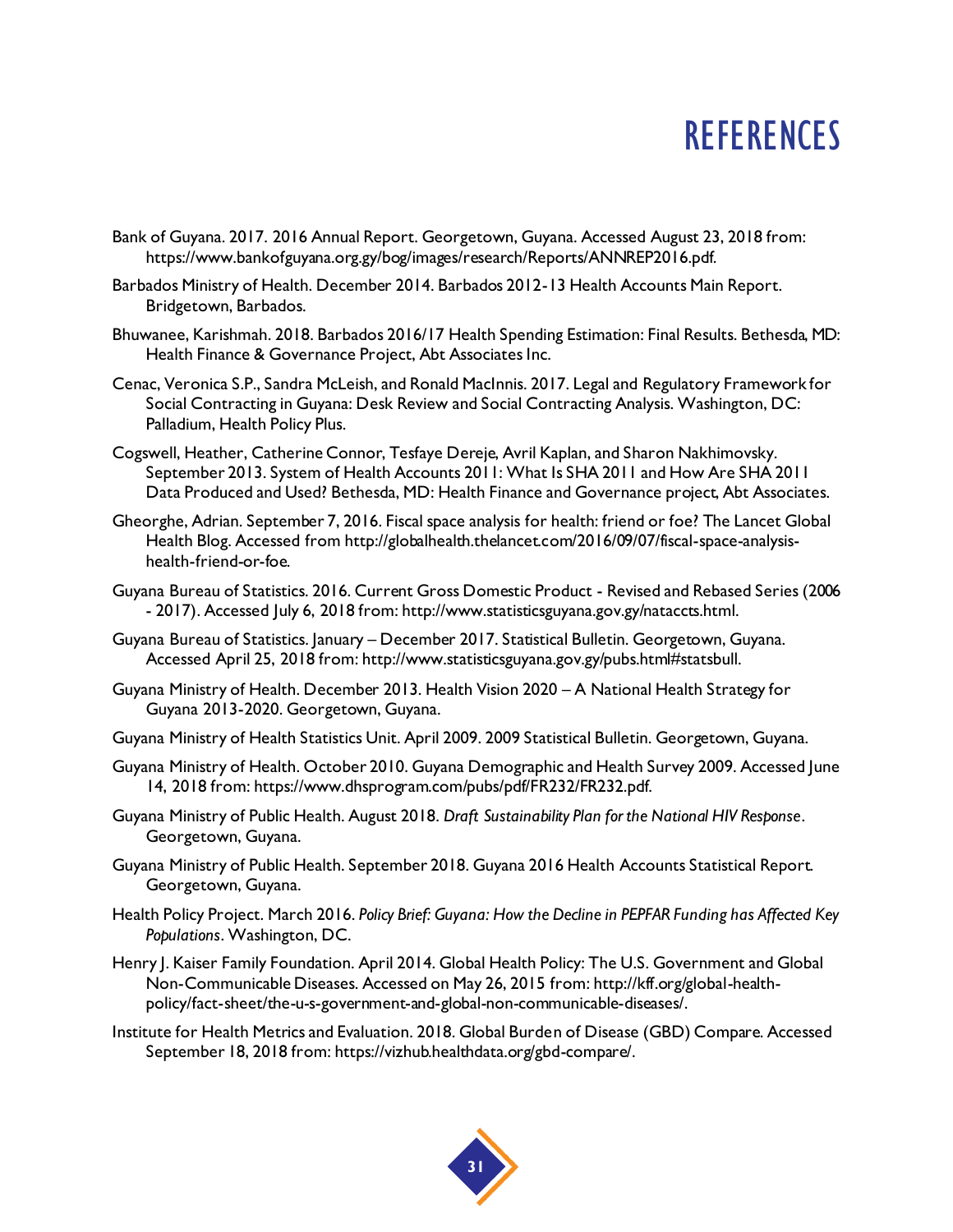- Musau, Stephen, Josef Tayag, and Abigail Vogus. May 2013. Saint Lucia: Health Service Delivery Costing and Other Economic Analyses. Bethesda, MD: Health Systems 20/20 Caribbean project, Abt Associates Inc.
- Nakhimovsky, Sharon, Patricia Hernandez-Pena, Cornelius van Mosseveld, and Alan Palacios. June 2014. System of Health Accounts (2011) and Health Satellite Accounts (2005): Comparison of Approaches. Bethesda, MD: Health Finance and Governance project, Abt Associates.
- Organization for Economic Cooperation and Development (OECD), Eurostat, and World Health Organization (WHO). 2011. A System of Health Accounts. OECD Publishing.
- Republic of Guyana. January December 2014 reporting period. Guyana AIDS Response Progress Report. Accessed July 18, 2018 from: http://www.unaids.org/sites/default/files/country/documents/GUY\_narrative\_report\_2015.pdf.
- Suriname Ministry of Health. September 2018. Suriname 2016 Health Accounts Main Report. Paramaribo, Suriname.
- Trinidad and Tobago Ministry of Health. August 2018. Trinidad and Tobago 2015 Health Accounts Main Report. Port of Spain, Trinidad and Tobago.
- UNAIDS. November 28, 2016. "Closing the HIV prevention investment gap." Accessed September 2018 from:

http://www.unaids.org/en/resources/presscentre/featurestories/2016/november/20161128 closingH closingHIVpreventioninves.

- Via Libre. August 2017. *Transition and Sustainability Social Dialogue with Civil Society organizations in the HIV, Tuberculosis and Malaria response in Guyana*. Lima, Peru.
- World Bank. 2015. GINI Index. Retrieved on May 26, 2015 from: http://data.worldbank.org/indicator/SI.POV.GINI?order=wbapi\_data\_value\_2009+wbapi\_data\_value +wbapi\_data\_value-last&sort=desc&page=1.
- World Health Organization. May 2010. Country Cooperation Strategy at a Glance—Guyana.
- WHO GHED. n.d. WHO Global Health Expenditure Database. Accessed May 17, 2017 from: http://apps.who.int/nha/database/ViewData/Indicators/en.
- Xu, Ke et al. 2010. Exploring the thresholds of health expenditure for protection against financial risk. World Health Report Background Paper, No. 19. Geneva.